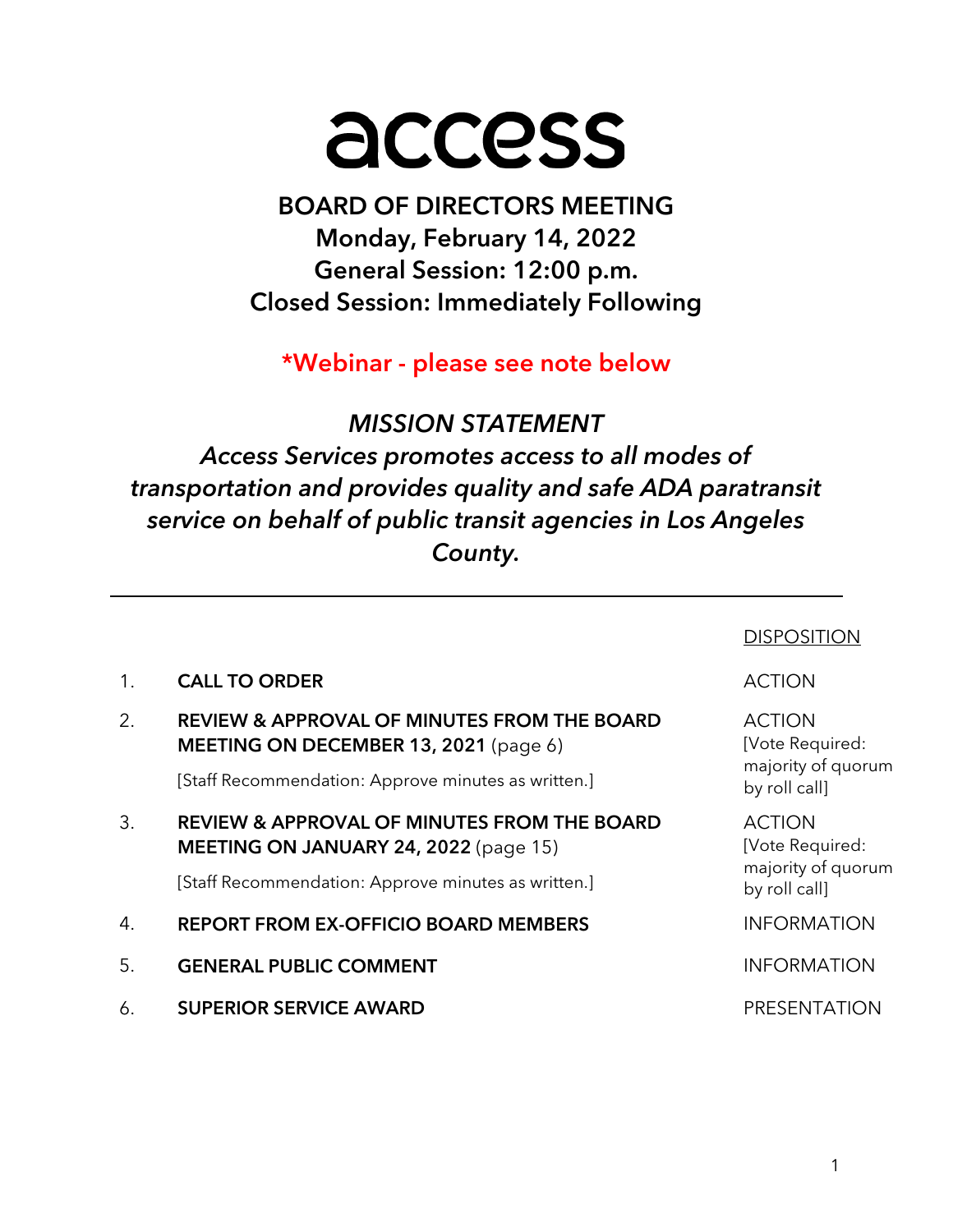#### 7. CONSENT CALENDAR

#### Item reviewed and approved by the Performance Monitoring Committee:

a) Consideration to Extend Term and Increase Funds – Mail Fulfillment Services Contract (AS-4048) (page 17) [Staff Recommendation: Authorize staff to execute the second option term with The Data Center effective July 1, 2022 through June 30, 2024 and add an additional \$300,000 in funds.]

#### Item reviewed and approved by the Planning and Development Committee:

b) Consideration to Increase Funds – Legal Services Contract (AS-4039) (page 19) [Staff Recommendation: Authorize an additional \$360,000 in funds for legal services with Alvarez-Glasman & Colvin (AS-4039).]

#### Item neither reviewed nor approved by any Committee:

c) Consideration to Approve Rate Table Correction -Eligibility Services Contract (AS-4030) (page 21) [Staff Recommendation: Authorize the approval of a change in the monthly fixed rate schedule for in-person eligibility evaluations - as provided in the chart below - for Contract AS-4030 with MTM Transit, LLC for the period July 1, 2022 through June 30, 2024.]

#### [Staff Recommendation: Approve the Consent Calendar]

#### 8. CONSIDERATION TO APPROVE DRAFT FY2023 FUNDING REQUEST (page 23)

[Staff Recommendation: Authorize staff to submit a draft budget request for planning purposes in the amount of \$258,947,731 for FY23 to the Los Angeles County Metropolitan Transportation Authority (Metro).]

- roll call] 9. CUSTOMER SERVICE UPDATE **A CUSTOMER SERVICE UPDATE** 10. **OPERATIONS UPDATE Example 20 and 20 and 20 and 20 and 20 and 20 and 20 and 20 and 20 and 20 and 20 and 20 and 20 and 20 and 20 and 20 and 20 and 20 and 20 and 20 and 20 and 20 and 20 and 20 and 20 and 20 and 20 and** 11. **UPCOMING BOARD ITEMS** (page 25) INFORMATION
- 12. **EXECUTIVE DIRECTOR'S REPORT INFORMATION**

ACTION [Vote Required: majority of quorum by roll call]

ACTION [Vote Required: majority of quorum by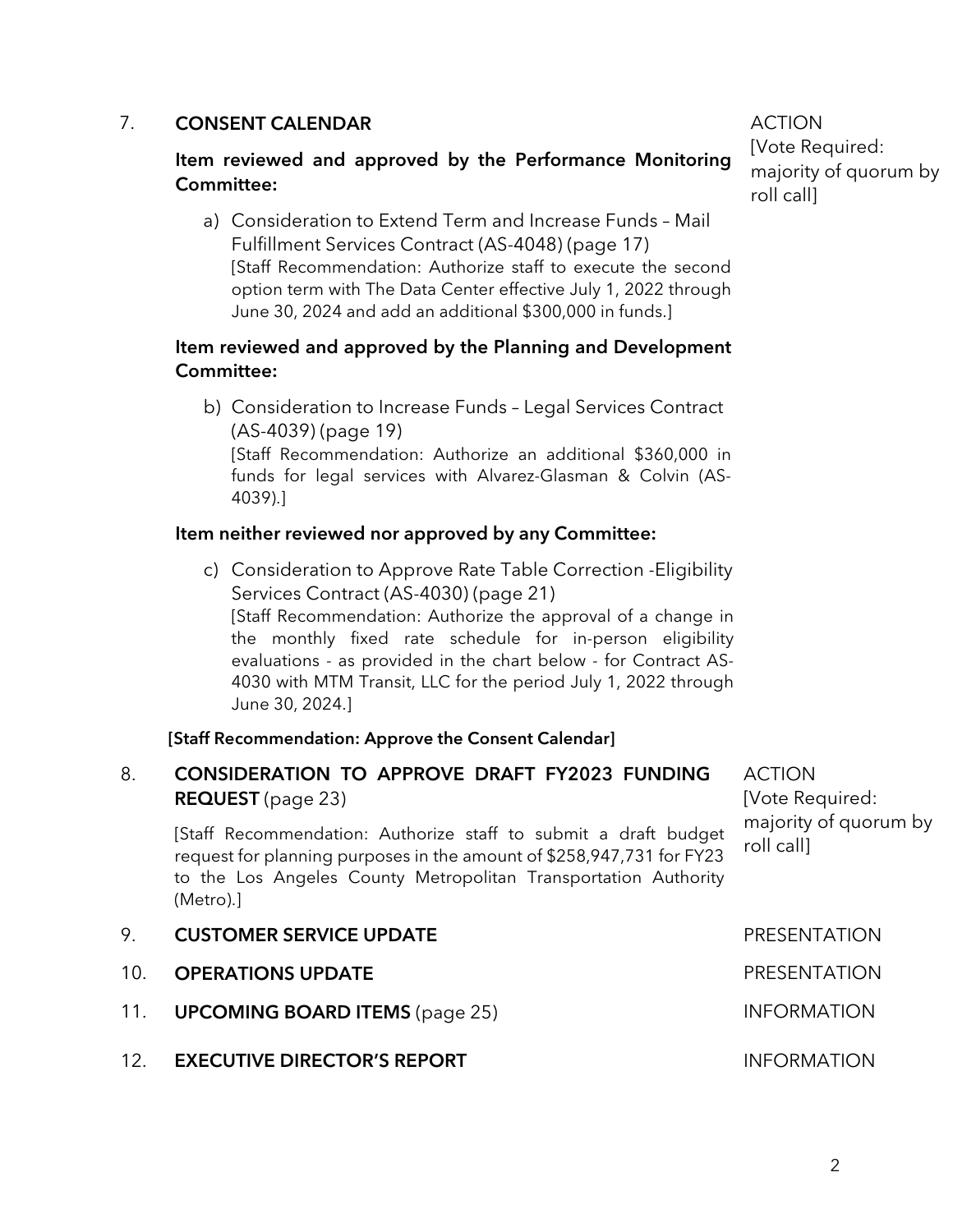#### 13. **BOARD MEMBER COMMUNICATION INFORMATION**

- 14. NEW BUSINESS SUBSEQUENT TO THE POSTING OF THE AGENDA
- 15. PUBLIC COMMENT WITH RESPECT TO CLOSED SESSION ITEMS
- 16. CLOSED SESSION:
	- A) PUBLIC EMERGENCY (COVID-19), GOV. CODE 54957(a)
	- B) CONFERENCE WITH LEGAL COUNSEL: GOV. CODE §54956.9
		- 1. Anticipated Litigation: Gov. Code §54956.9 (b)
			- i. Significant exposure to litigation pursuant to subdivision (b) of Gov. Code §54956.9 (b) a situation where, based on the advice of counsel considering "existing facts and circumstances," there exists a "significant exposure to litigation" (one case).
	- C) PUBLIC EMPLOYEE APPOINTMENT, EMPLOYMENT CAL. GOV. CODE §54957(b) 1. General Counsel

#### 17. ADJOURNMENT ACTION

Access Services does not discriminate on the basis of disability. Accordingly, Access Services seeks to ensure that individuals with disabilities will have an equal opportunity to participate in the range of Access Services events and programs by providing appropriate auxiliary aids and services for communications. Primary consideration is given to the request of individuals with disabilities. However, the final decision belongs to Access Services. To help ensure the availability of any auxiliary aids and services you require, please make every effort to notify Access Services of your request at least three (3) business days (72 hours) prior to the meeting in which you wish to utilize those aids or services. You may do so by contacting (213) 270-6000.

Note: Access Services Board meetings are held pursuant to the Ralph M. Brown Act [Cal. Gov. Code §54950] and are open to the public. The public may view and obtain all written information supporting this agenda provided to the Board both initially and supplementally prior to the meeting at the agency's offices located at 3449 Santa Anita Avenue, El Monte, California and on its website at http://accessla.org. Documents, including Power Point handouts distributed to the Board members by staff or Board members at the meeting, will simultaneously be made available to the public. Three opportunities are available for the public to address the Board during a Board meeting:

DISCUSSION/ POSSIBLE ACTION

INFORMATION

DISCUSSION/ POSSIBLE ACTION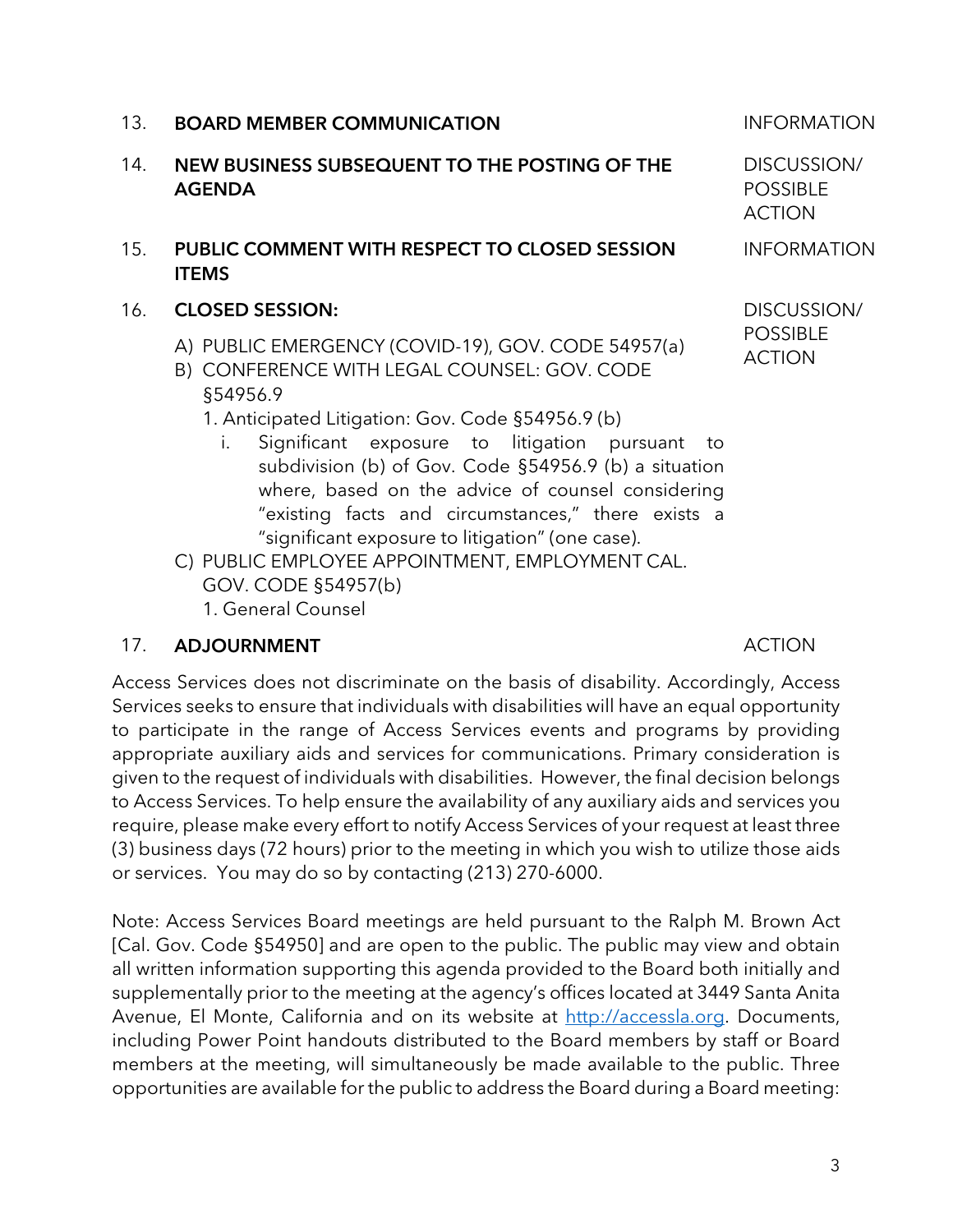(1) before closed session regarding matters to be discussed in closed session, (2) before a specific agendized item is debated and voted upon regarding that item and (3) general public comment. The exercise of the right to address the Board is subject to restriction as to time and appropriate decorum. All persons wishing to make public comment must fill out a goldenrod Public Comment Form and submit it to the Secretary of the Board. Public comment is generally limited to three (3) minutes per speaker and the total time available for public comment may be limited at the discretion of the Chairperson. Persons whose speech is impaired such that they are unable to address the Board at a normal rate of speed may request an accommodation of a limited amount of additional time from the Chair but only by checking the appropriate box on the Public Comment Form. Granting such an accommodation is at the discretion of the Chair. The Board of Directors will not and cannot respond during the meeting to matters raised under general public comment. Pursuant to provisions of the Brown Act governing these proceedings, no discussion or action may be taken on these matters unless they are listed on the agenda, or unless certain emergency or special circumstances exist. However, the Board may direct staff to investigate and/or schedule certain matters for consideration at a future Board of Directors Meeting and the staff may respond to all public comments in writing prior to the next Board meeting.

Alternative accessible formats are available upon request.

#### \*NOTE

#### NOTICE OF ALTERNATIVE PUBLIC COMMENT PROCEDURES

Pursuant to temporary revised Brown Act requirements, Board members will be participating via webinar. The public may submit written comments on any item on the agenda - 1) through email by addressing it to - board@accessla.org or 2) via US Postal mail by addressing it to - Access Services Board Comments, PO Box 5728, El Monte CA 91734. Please include your name, item number and comments in the correspondence. Comments must be submitted/received no later than 10:00 am on Monday, February 14, 2022 so they can be read into the record as appropriate.

The public may also participate via the Zoom webinar link, or by teleconference. Please review the procedures to do so as follows –

How to Provide Public Comment in a Board Meeting via Zoom

#### **Online**

1. Click the Zoom link for the meeting you wish to join. Meeting information can be found at: https://accessla.org/news\_and\_events/agendas.html. Make sure to use a current, up-to-date browser: Chrome 30+, Firefox 27+, Microsoft Edge 12+, or Safari 7+. Certain functionality may be disabled in older browsers including Internet Explorer. You may also use this direct link –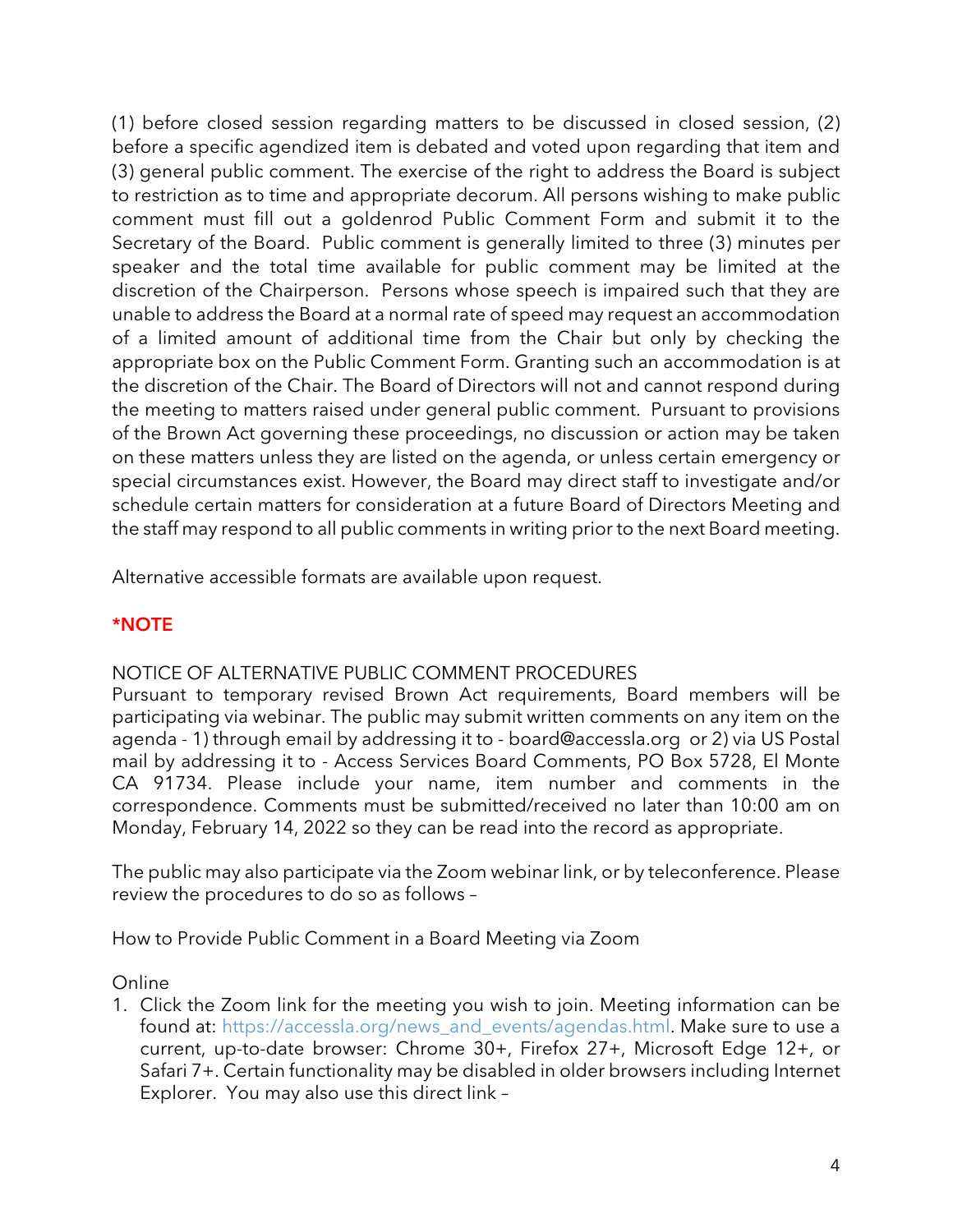https://us06web.zoom.us/j/89685223086

- 2. Enter an email address and your name. Your name will be visible online while you are speaking.
- 3. When the Board Chair calls for the item on which you wish to speak, click on "raise hand." Speakers will be notified shortly before they are called to speak. Mute all other audio before speaking. Using multiple devices can cause audio feedback.
- 4. Please note that the "Chat" feature is not enabled during the meeting for general public attendees. If you cannot use the "raise hand" feature, then please submit a written comment as outlined above.
- 5. When called, please limit your remarks to three minutes. An audio signal will sound at the three-minute mark and the Chair will have the discretion to mute you at any point after that. After the comment has been given, the microphone for the speaker's Zoom profile will be muted.

Note: Members of the public will not be shown on video.

By phone

- 1. Call the Zoom phone number and enter the webinar ID for the meeting you wish to join. Meeting information can be found at: https://accessla.org/news\_and\_events/agendas.html
- 2. You can also call in using the following information –
- 3. Dial (for higher quality, dial a number based on your current location):
- 4. US: +1 669 900 6833 or +1 253 215 8782 or +1 346 248 7799 or +1 301 715 8592 or +1 312 626 6799 or +1 929 205 6099 or 877 853 5247 (Toll Free) or 888 788 0099 (Toll Free) or 833 548 0276 (Toll Free) or 833 548 0282 (Toll Free) Webinar ID: 896 8522 3086
- 5. When the Board Chair calls for the item on which you wish to speak, press \*9 to raise a hand. Speakers will be notified shortly before they are called to speak. Speakers will be called by the last four digits of their phone number. Please note that phone numbers in their entirety will be visible online while speakers are speaking.
- 6. If you cannot use the "raise hand" feature, the please submit a written comment as outlined above.
- 7. When called, please state your name and limit your remarks to three minutes. An audio signal will sound at the three-minute mark and the Chair will have the discretion to mute you at any point after that. After the comment has been given, the microphone for the speaker's Zoom profile will be muted.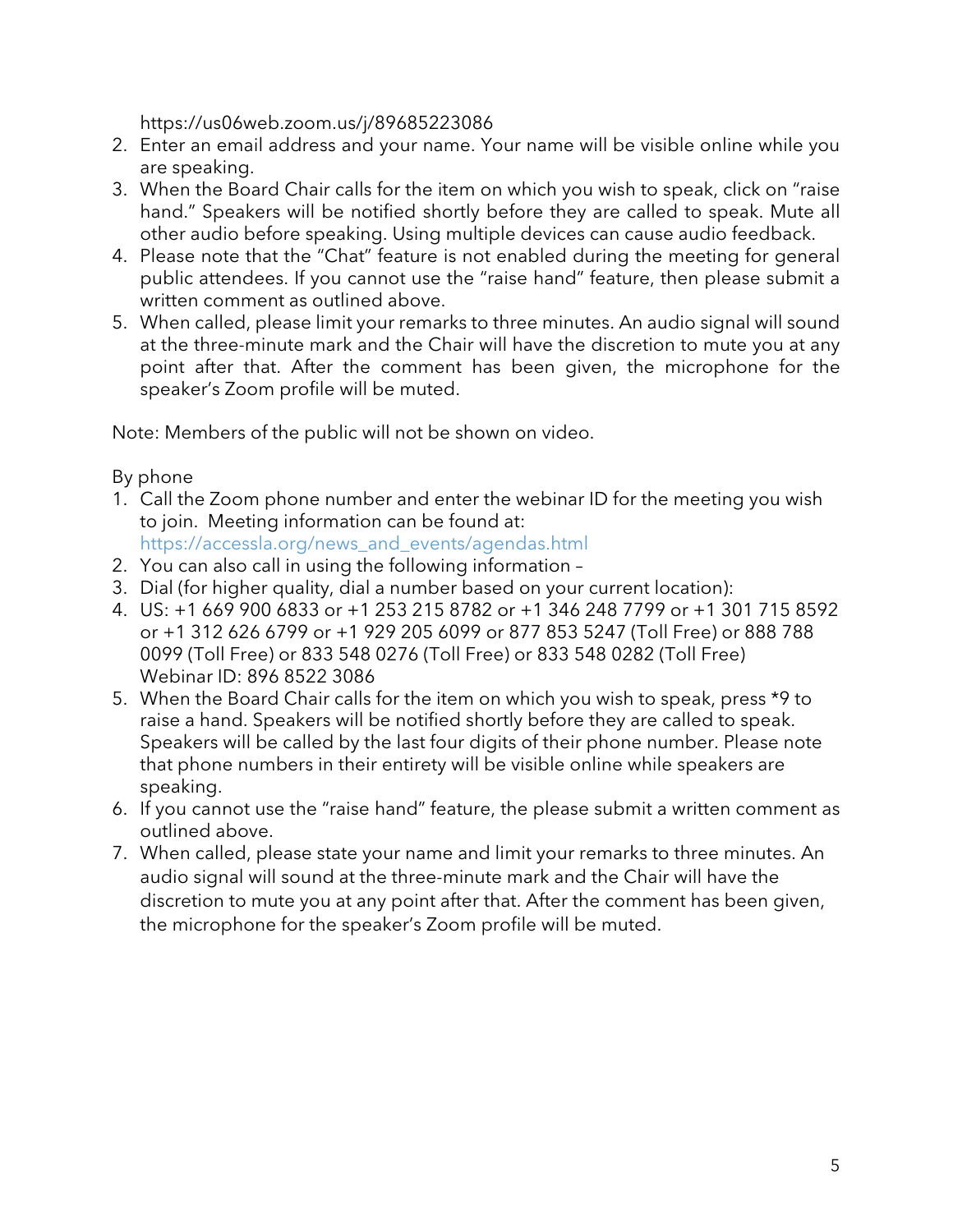## **ACCESS** STATEMENT OF PROCEEDINGS FOR THE MEETING OF THE ACCESS SERVICES BOARD OF DIRECTORS

Webinar

#### December 13, 2021

12:00 p.m.

#### 1. CALL TO ORDER

Meeting was called to order by Chair Gombert at 12:05 p.m.

#### BOARD MEMBERS PRESENT REPRESENTING A QUORUM

Present: Chair Martin Gombert, Vice Chair Theresa DeVera, Treasurer Lee Burner, Secretary Doran Barnes, Directors Adrian Aguilar, Andrew Del Castillo, Giovanna Gogreve, Dolores Nason and John Troost.

#### BOARD MEMBER(S) EXCUSED FROM THE MEETING

Not Present: None

#### 2. REVIEW & APPROVAL OF MINUTES FROM THE BOARD MEETING ON OCTOBER 18, 2021

Recommendation: Approval of minutes as written.

Motion made by Vice Chair DeVera to approve the minutes, seconded by Director Nason. Via Roll Call Vote, Director Gogreve abstained and all others were in favor, motion passed.

#### 3. REVIEW & APPROVAL OF MINUTES FROM THE BOARD MEETING ON NOVEMBER 15, 2021

Recommendation: Approval of minutes as written.

Motion made by Director Troost to approve the minutes, seconded by Director Nason. Via Roll Call Vote, Director Gogreve abstained and all others were in favor, motion passed.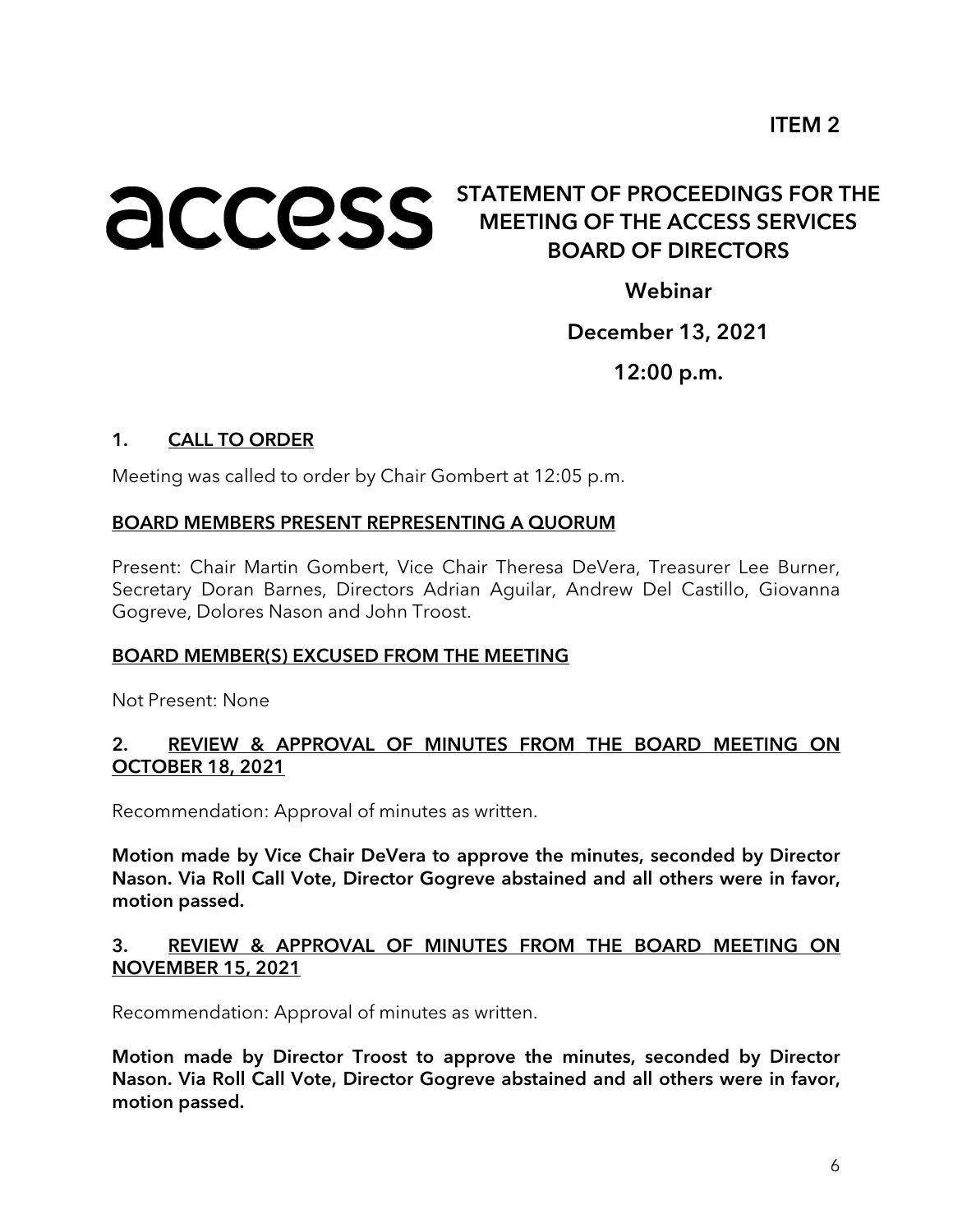#### 4. REPORT FROM EX-OFFICIO BOARD MEMBERS

CAC Chair Goeman was not able to attend the meeting.

TPAC Chair Diane Amaya reported that the TPAC met on December 9, 2021. Andre Colaiace provided the Executive Director's report where he stated that Access was scheduled for a triennial review in April 2022. He also stated that in-person eligibility assessments resumed on December 1<sup>st</sup> for new customers only. Mr. Colaiace concluded his report by sharing that Access staff would serve on three Metro task forces to represent agency and customer interests. Strategic Planner Eric Hack and Assistant Administrative Analyst Dina Garcia presented information on the traveltraining program. They discussed ridership, data and trends associated with travel training customers. Director of IT Bill Tsuei provided the technology update. He stated that Access was making enhancements to the "Where's My Ride" app and migrating major applications to a cloud-based software. Chief Marketing and Creative Officer Josh Southwick and Mr. Tsuei co-presented a short video featuring the assembly of Access's autonomous paratransit vehicle. Project Administrator Alex Chrisman and Mr. Haack provided an update on the Parents with Disabilities program. More than 2,000 trips were completed since the program was launched in August. Manager of Operations Rogelio Gomez presented the Operations report for October 2021, which included key performance indicators and highlights for each service area.

#### 5. GENERAL PUBLIC COMMENT

There was no general public comment.

#### 6. SUPERIOR SERVICE AWARD PRESENTATION

Project Administrator Faustino Salvador introduced the Superior Service Award winner Yanet Parades.

#### 7. CONSENT CALENDAR

Recommendation: Approval of all items on the Consent Calendar.

#### CONSENT CALENDAR

- a) Consideration to Extend Term and Increase Funds Voice Over Internet Protocol (VOIP) Services Contract (AS-4055)
- b) Consideration to Extend Term and Increase Funds TAP Card Production Memorandum of Understanding
- c) Consideration to Extend Term and Increase Funds Audit Services Contract (AS-4045)
- d) Consideration to Approve Severance Policy Change
- e) Consideration to Approve 2022 Board Calendar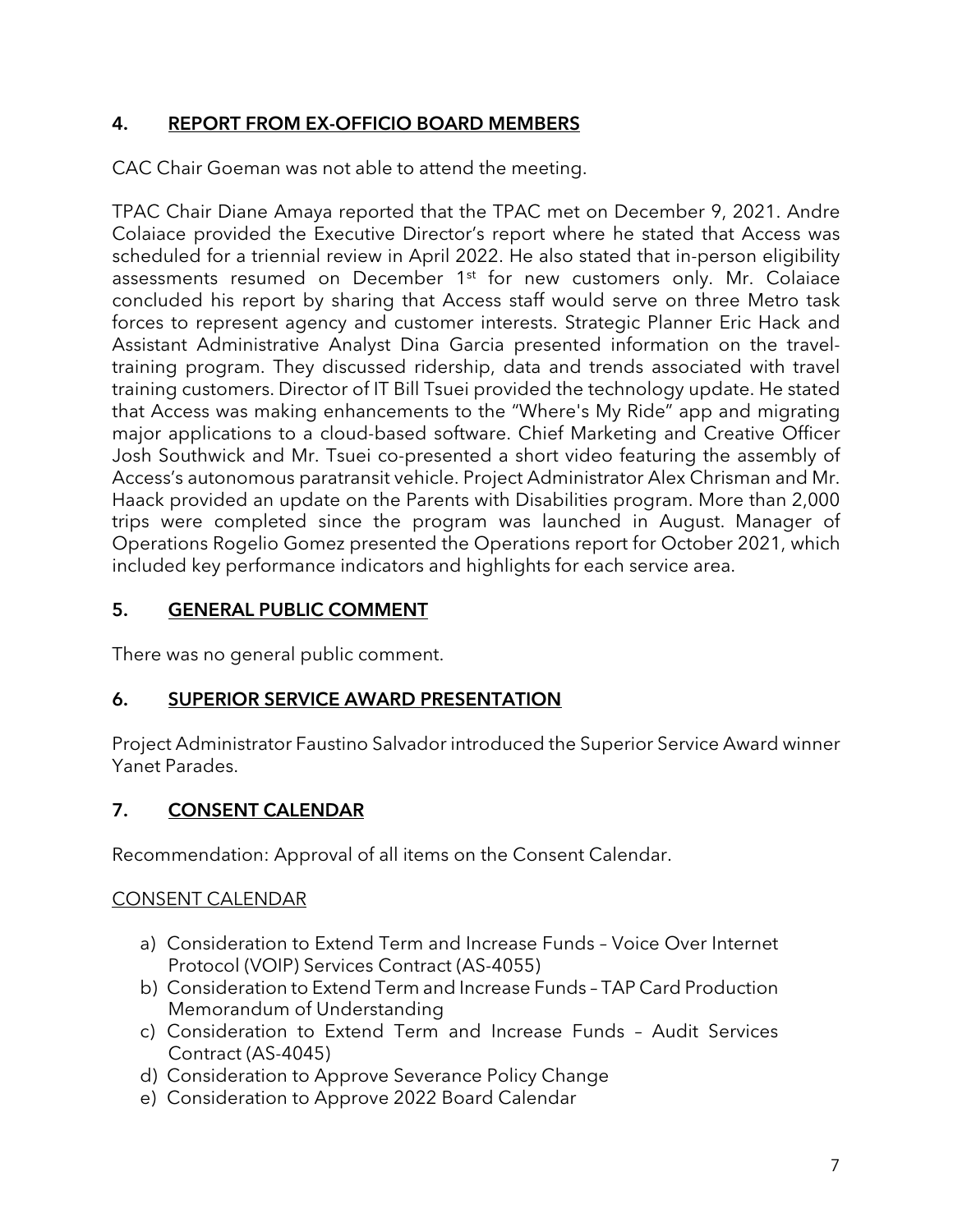- f) Consideration to Approve Community Advisory Committee Member Reappointments
- g) Consideration to Approve Extension of Administrative Office Space Lease
- h) Consideration to Approve Technical Assignment of ADA Eligibility and Mobility Evaluation Services Contract (AS-4030)
- i) Consideration to Approve Resolution to Continue Public Meetings through Teleconferencing

Public Comment: None.

Motion made by Director Nason to approve the Consent Calendar items, seconded by Vice Chair DeVera. Via Roll Call Vote – all were in favor, motion passed.

#### 8. CONSIDERATION TO APPROVE AMENDMENT TO EXECUTIVE DIRECTOR EMPLOYMENT AGREEMENT

Legal Counsel Vince Ewing presented this item.

#### Public Comment: None

#### Board Discussion:

Director Del Castillo asked Mr. Ewing whether they were required to set a timeline for evaluation before they work on this motion or whether the motion is something that can be passed before they discuss the situation. Mr. Ewing responded that there was a contemplated timeline that differs from what was contained in the current contract. There is no requirement to discuss it as the report speaks for itself. The standard practice in most agenda items is that the Board has the opportunity to deliberate and discuss.

Secretary Barnes stated that he was supportive of the motion. In terms of the evaluation timeline and in his years on the Board, he believes one of the things they have struggled with is setting goals and conducting performance evaluations for the Executive Director in a regular timeframe. They should tie the goal setting and the evaluation to the fiscal year. He would like a process so that it syncs up closer to their fiscal year.

Chair Gombert made a comment by stating that if they want to adjust the salary, they should be corresponding with fiscal year on July 1 so that they may have time to reflect on any changes by then. That was why they moved the evaluation up so that any changes could be effective by then.

Secretary Barnes stated that makes sense but they are setting goals on the second quarter of the calendar year, which is the fourth quarter of the fiscal year and the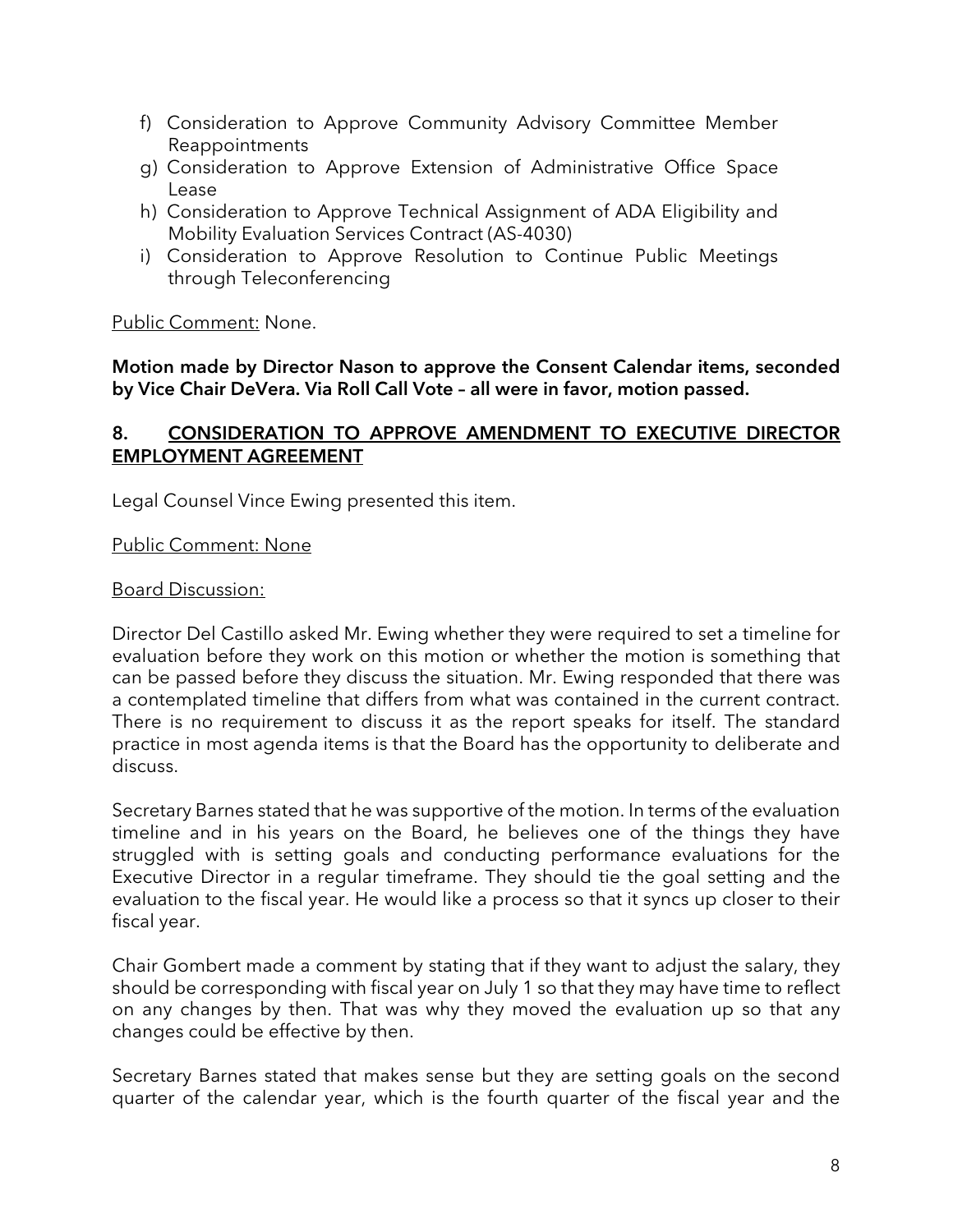evaluation would occur in the third quarter of the year, which would put it after the employment of new Board members. He always has to do the mental math of which calendar year quarter corresponds to which fiscal year quarter, and how does that tie into their normal budgeting sequence.

Executive Director Andre Colaiace stated that the current contract is on a calendar year basis so that they can set the goals alongside the budget.

Secretary Barnes stated that the evaluation cycle should be tied closer to the Board member cycle so that the transitioning Board members should be able to evaluate him appropriately.

Motion made by Treasurer Burner to approve item, seconded by Secretary Barnes. Via Roll Call Vote – Director Gogreve abstained and all others were in favor, motion passed.

#### 9. CONSIDERATION TO EXTEND TERM AND INCREASE FUNDS – WEST/CENTRAL SERVICE PROVIDER CONTRACT (AS-4031)

Senior Manager of Operations Rogelio Gomez introduced this item.

Public Comment: None

#### Board Member Comments:

Director Aguilar stated that he supports the addition of the language but asked if there was language in the current contract that would trigger rate adjustments in the future. Mr. Gomez responded that there is currently no language for that.

Director Gogreve asked if there was something in the clause where they could add a "not to exceed" amount, i.e. something that would state that they would not exceed a certain amount. Mr. Colaiace asked if she was referring to the cost impact in the contract. He stated that given the ambiguity of the situation, they can always go back to the Board once there is dialogue with the contractor.

Director Burner asked why there was an extension for the two additional years. Mr. Gomez stated that it was more favorable to extend for two years instead of one.

#### Board Member Discussion:

Director DeVera stated that she wanted to commend California Transit and she notices the drivers are happy and enjoy their work. She appreciates that.

Motion made by Vice Chair DeVera to approve item, seconded by Director Aguilar. Via Roll Call Vote, all were in favor, motion passed.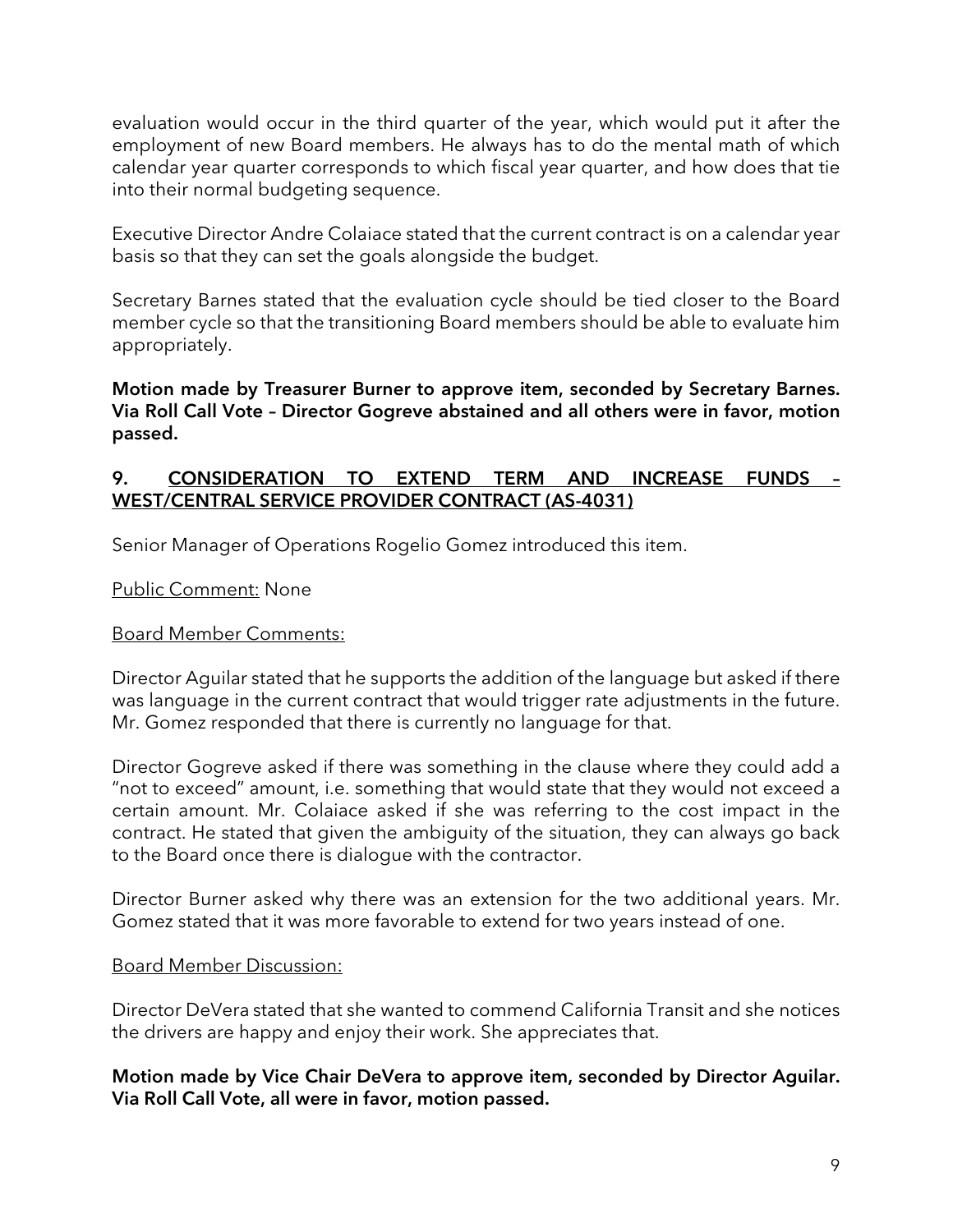#### 10. CONSIDERATION TO EXTEND TERM AND INCREASE FUNDS – ELIGIBILITY SERVICES CONTRACT (AS-4030)

Manager of Eligibility David Foster gave a presentation on the item.

#### Public Comments: None

#### Board Member Comments:

Director Gogreve asked if those that have temporary eligibility would need to be renewed over the phone or go in person. David Foster responded once they return to full in-person assessments, they will have to do a full functional assessment. They are only doing in-person assessments for new riders at the moment.

#### Motion made by Director Nason to approve item, seconded by Director Troost. Via Roll Call Vote, all were in favor, motion passed.

#### 11. CONSIDERATION TO APPROVE VEHICLE MAJOR COMPONENT REIMBURSEMENT POLICY AND BUDGET ALLOCATION

Senior Manager of Fleet Maintenance and Design Rick Streiff gave a presentation on the item.

#### Public Comments: None

#### Board Member Comments

Director Aguilar made a comment by stating that this budget is talking about the next six months. He asked what they anticipate the impact being on next year's budget because it doesn't sound like this supply chain issue is going to be resolved any time soon. Mr. Streiff stated that he agrees and he thinks they will need about the same amount of money next year. The 118 Pro Masters that they have ordered will start being built in March, which means they won't be available until May. It will stretch everything out, and he would estimate it's going to be around a million dollars a year in maintenance on these vehicles for the next couple years, until they can catch up.

Director Gogreve asked if he stated that this was for the next six months. Rick stated that this is for the fiscal year. Director Gogreve asked if they anticipate they will have the same number of vehicles for next year. Rick responded that they would be getting about 200 vehicles again next year.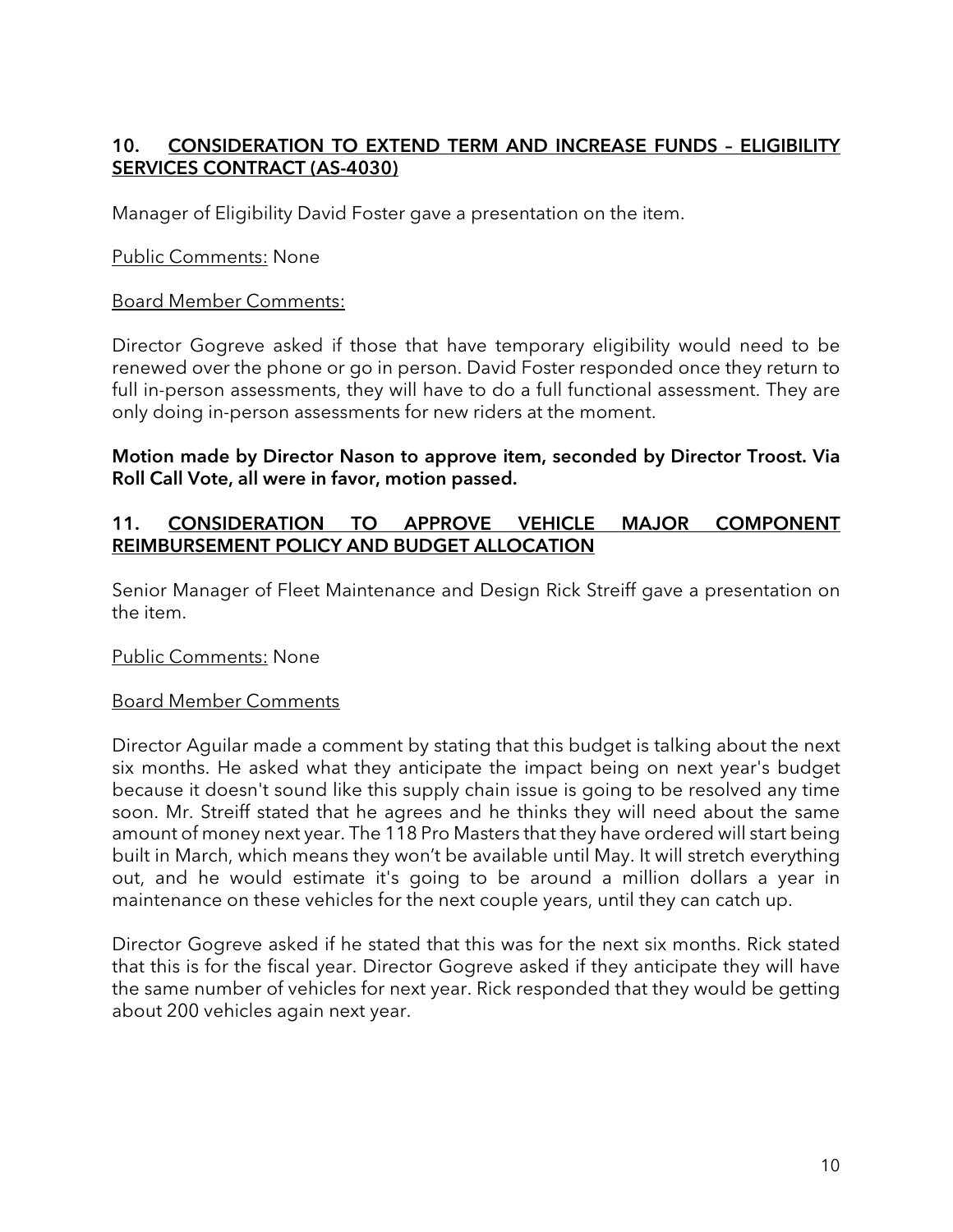#### Board Member Discussion

Secretary Barnes thanked staff for being creative. He knows this is creating ripples in terms of their grants. This is a discussion they need to have with their various partners as they need to make sure they're aware of the downstream impacts of Covid.

Director Burner stated that all the providers have had challenges, and they are still having them. He believes that there will be at least another year of such challenges. He commended staff for doing such an excellent and creative job in trying to maneuver and manage the vehicles.

Director Gogreve stated that she would like to receive reports about this issue so that the Metro Planning department can be kept in the loop. Ideally, it should be brought in for the quarterly reports. Mr. Colaiace stated that he will do this and it will be included in the budget for FY 23. Director Gogreve stated that it could be added to the Board box as well.

#### Motion made by Secretary Barnes to approve item, seconded by Treasurer Burner. Via Roll Call Vote, all were in favor, motion passed.

#### 12. OPERATIONS UPDATE

Chief Operations Officer Mike Greenwood gave a presentation on the item.

Public Comments: None

Board Member Comments: None

#### 13. CUSTOMER SATISFACTION SURVEY TOPICS

Strategic Planner Eric Haack gave a presentation on the item.

#### Public Comments: None

#### Board Member Comments

Director DeVera asked if the question about race was an optional question to answer. Mr. Haack responded that this was optional and that respondents may refuse to answer this if they choose to. Director DeVera responded that she doesn't think this question has anything to do with the ridership.

Director Gogreve asked about the email list for the ridership. She asked if they are planning to send this survey out to all of the registered riders. Mr. Haack responded that this would be sent out to all customers who have been active in the past 12 months.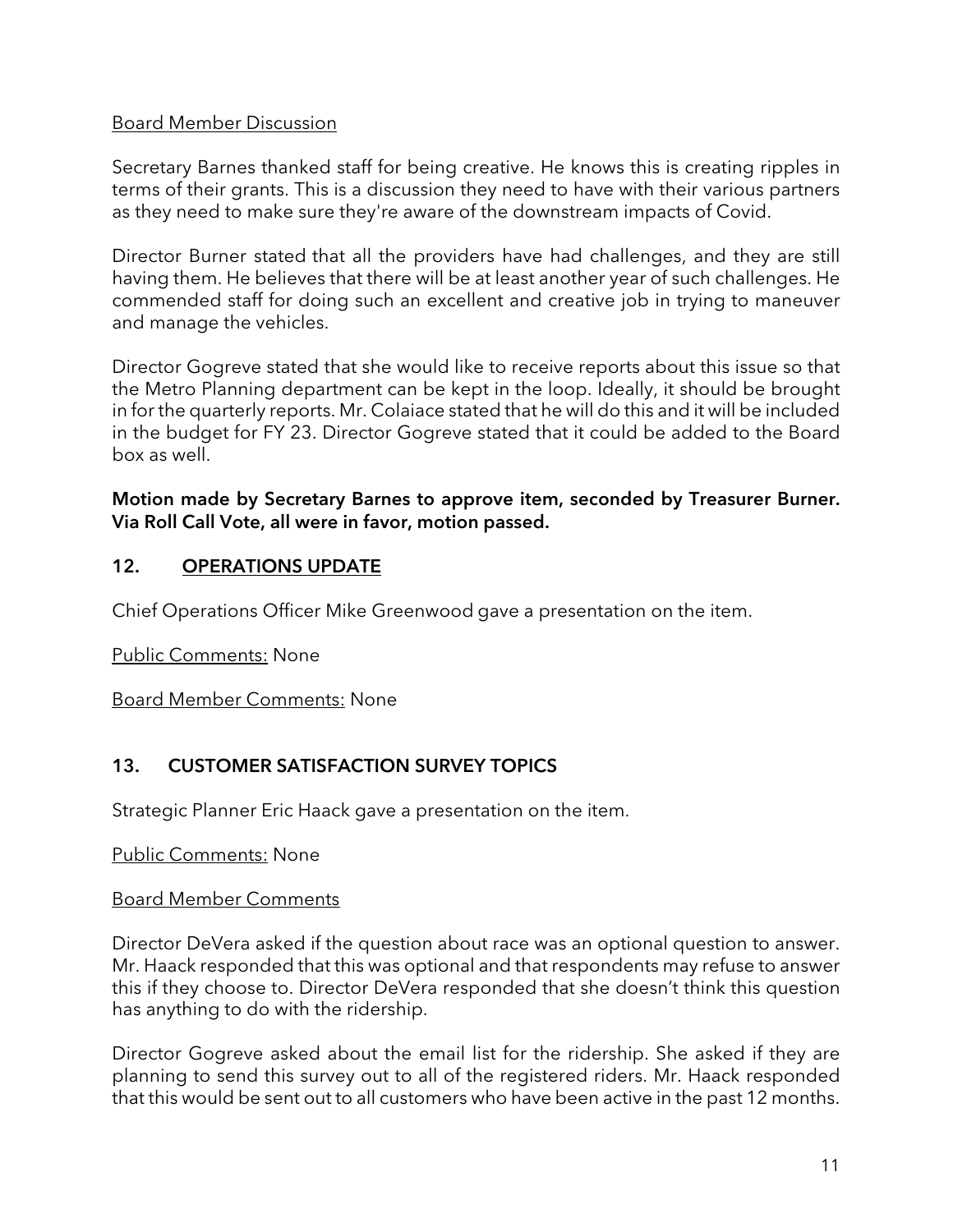They don't have email addresses for all customers. Director Gogreve asked if there was an opportunity to leave any comments. Mr. Haack responded that there are questions that allow them this option. Director Gogreve asked if they would be able to provide a QR code directly to the survey, perhaps in the vehicle or somewhere online where someone can easily access the survey directly. She would like to know if they would be able to have demographic data that they would be able to access for their equity platform focus. Mr. Haack responded that he likes the QR code idea and will check that with the survey contractor. Director Gogreve asked if there was any action taken so that they may share this survey with other agencies to be able to reach a wider net of riders. He stated that they will have a banner on the Access website and a link will also be available.

Director Nason asked if they told the customers how long the survey was before they take it. Mr. Haack responded that they do not and the survey will probably be around 40-60 questions. Director Nason likes knowing how long the survey will take. She also asked what other alternative methods of taking the survey will be offered. Mr. Haack responded that one of the reasons they are providing the option of email or text and not just phone is so that they can reach many riders. The survey is also offered in Spanish and if a rider has an option take a survey that is translated, they can choose to do so.

Secretary Barnes asked if in terms of consistency they would be able to keep their questions similar so that they may compare the current survey to that from past years. Mr. Haack responded that they did add some new questions but the core questions are very similar so that they can compare to past surveys..

#### 14. UPCOMING BOARD ITEMS

Director of Administration F Scott Jewell stated that they have a Board Operations Committee meeting in a week to go over the agenda for the January/February Board cycle. Tentatively, they have a contract amendment for legal services, a discussion on the impact of Metro NextGen service area changes and a variety of updates. The next committee meetings will be on January 10 and the Board of Directors meeting will be on February 14.

#### 15. EXECUTIVE DIRECTOR'S REPORT

Executive Director Andre Colaiace reported that in 2019, Access was awarded \$125,000 through the FTA's transit bus automation strategic partnership for an accessible autonomous vehicle pilot. The goal of this project is to integrate emerging autonomous vehicle technology with accessible vehicles. Over the last several years, Bill Tsuei and Rick Streiff have been working with partners Lilee Systems from San Jose and Sunset Vans in Corona, California on this vehicle. He is pleased to report that the prototype vehicle has been completed. Some of these vehicles may have been seen at the CalAct fall conference or at the APTA Expo in Orlando, Florida. To document the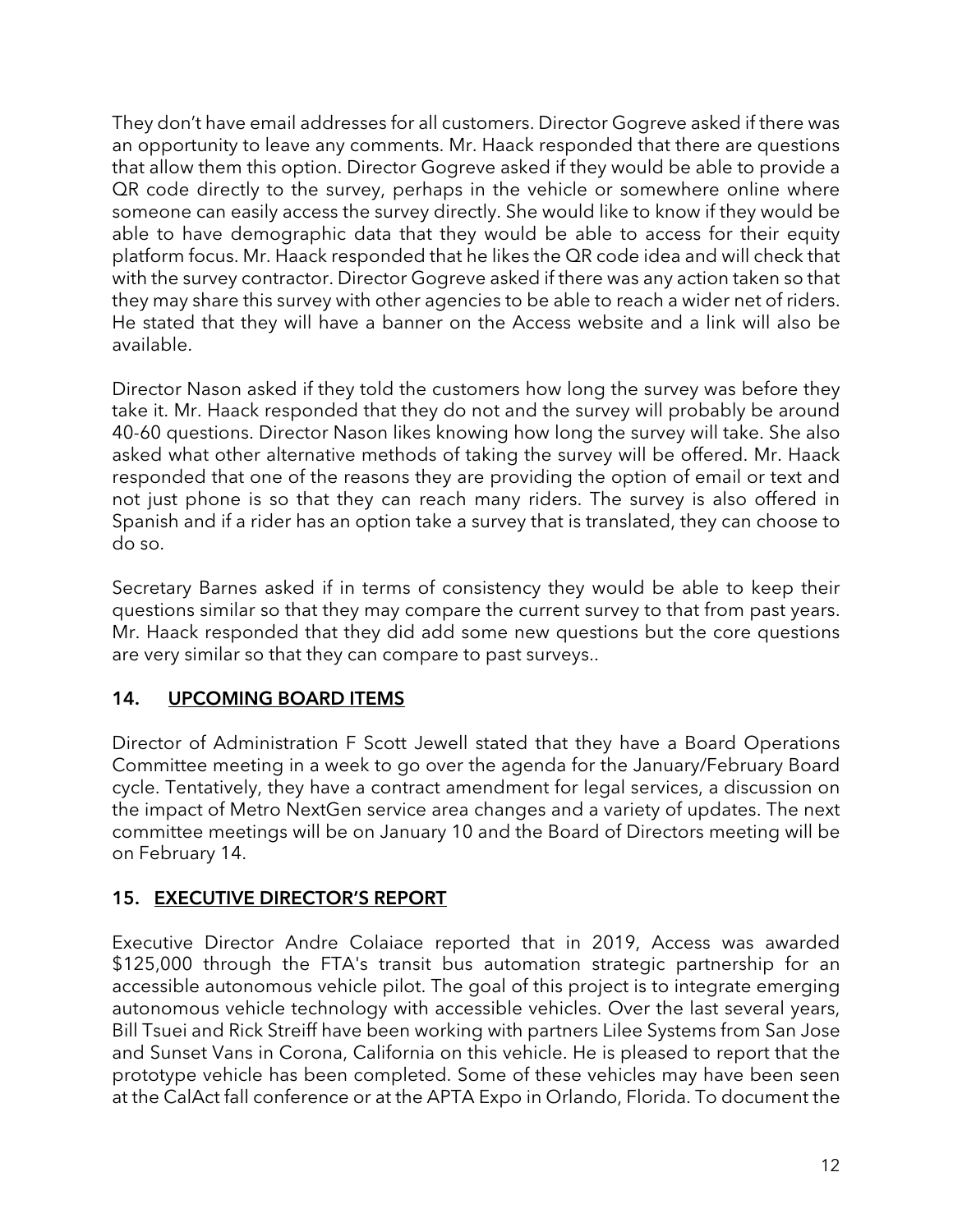assembly process, Josh Southwick and his team put together a great video that he would like to show. The next steps for the project include taking the vehicle to the Consumer Electronics Show in Las Vegas in January, and further testing of the AV capabilities next year. They will continue to seek additional grant funding for this project or a partnership with another agency that has already received grant funding for AV vehicles, such as the RTC in Las Vegas or the Contra Costa Transportation Authority.

#### 16. BOARD MEMBER COMMUNICATION

Director Troost thanked everyone for their hard work the whole year and wished everyone a happy new year.

Vice Chair DeVera thanked Andre Colaiace and David Foster for transferring her eligibility to Seattle. She appreciates it.

Secretary Barnes wished everyone happy holidays and he is happy to see that things are continuing to advance on a number of fronts. He is happy to see projects like the autonomous vehicle effort moving forward and he stated that he did see the vehicle on the show floor at APTA. He also stated he was re-elected to represent transit Board members on the California Transit Association's Executive Committee. It's an honor to do that on behalf of all transit board members in the state. He thanked everyone for all their support in being able to serve in that capacity.

Director Nason welcomed Giovanna back to the Board of Directors. She thought it was an interesting meeting today. She complimented Access staff on their excellent presentations and she noticed very few questions because staff does such a good job of informing the Board.

Director Del Castillo stated that he would like to echo the previous comments. He looks forward to future technical advancements especially those allowing payments to be made on the mobile app. He was hoping for more reports to be available to the Board because the last video didn't help someone like him who is visualy impaired. He wished everyone a happy holiday.

Mr. Colaiace responded that staff will get him more information in an appropriate format.

Director Gogreve thanked staff for their presentations and congratulated the Superior Service winner. She asked her fellow Board members to think of ways to try to get more drivers recruited for Access.

Director Aguilar stated that he would like to echo everyone's comments. He thanked Access and the contractors. He stated that it has been a challenging and exciting year. He looks forward to a productive 2022.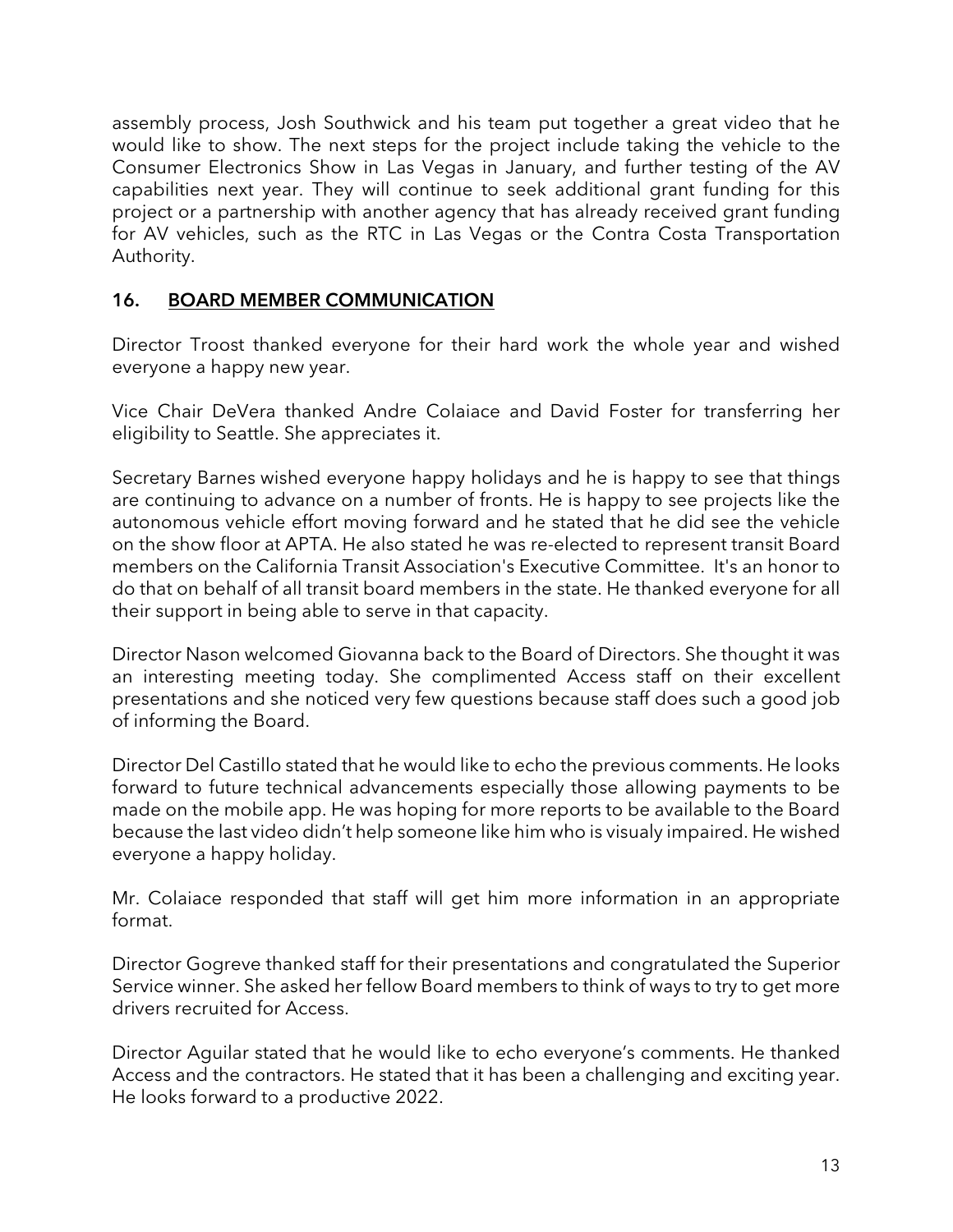TPAC Chair Amaya stated that she wanted to wish everyone happy holidays and thanked all staff for their hard work.

Chair Gombert thanked Access staff for all the presentations. He received an extensive tour of the autonomous vehicle at the APTA conference by William Kim and it was wonderful. He wishes everyone a safe and happy holiday.

#### 17. NEW BUSINESS SUBSEQUENT TO THE POSTING OF THE AGENDA

No new business was heard subsequent to the posting of the agenda.

#### 18. PUBLIC COMMENT WITH RESPECT TO CLOSED SESSION ITEMS

There was no public comment.

#### 19. CLOSED SESSION REPORT

Legal Counsel Vince Ewing stated that no action was taken by the Board during Closed Session.

#### 20. ADJOURNMENT

#### Motion made by Director Nason, seconded by Director Gogreve to adjourn.

The meeting adjourned at 2:13 p.m.

Approved

Doran J. Barnes, Secretary **Date**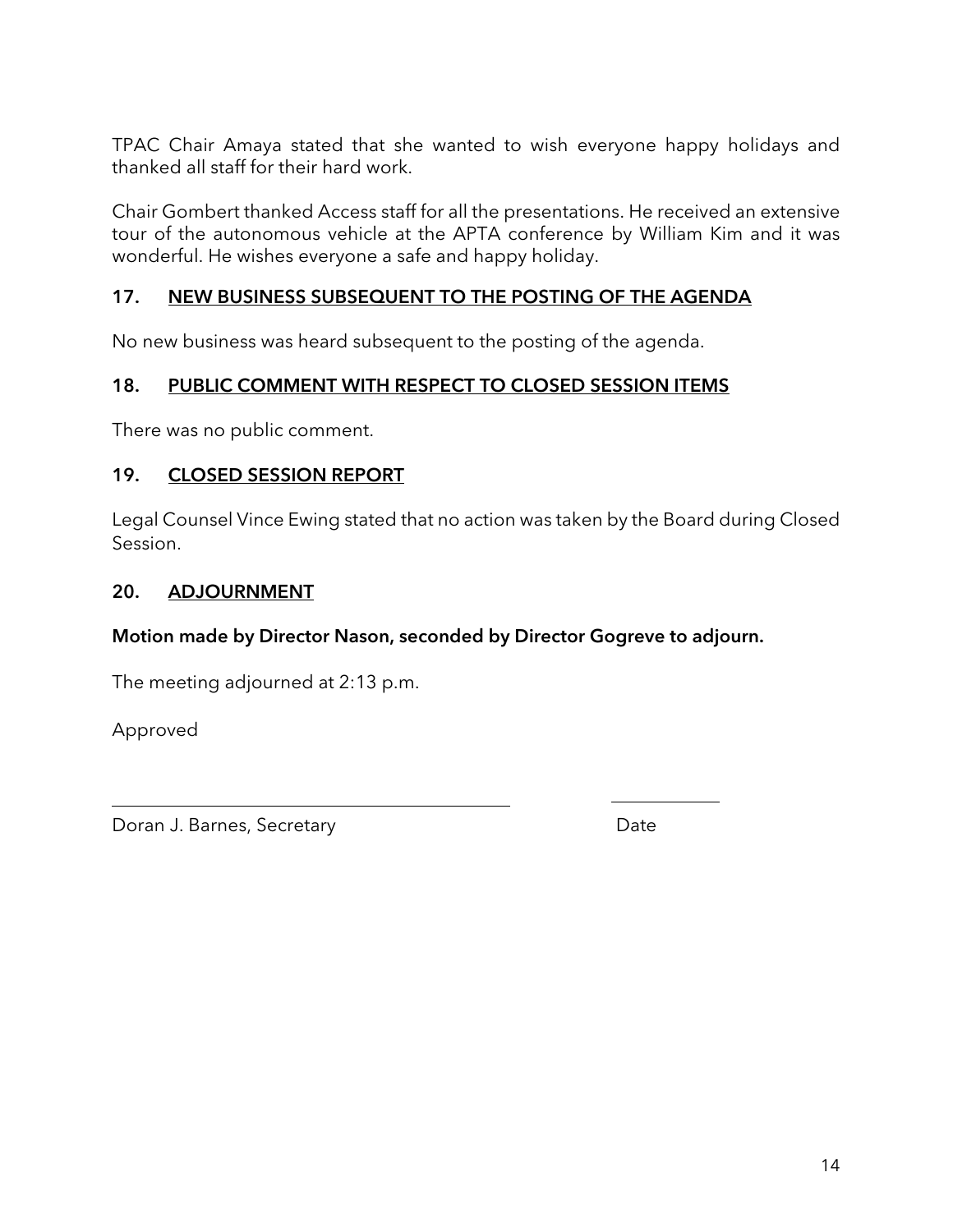# **ACCESS** STATEMENT OF PROCEEDINGS FOR THE MEETING OF THE ACCESS SERVICES BOARD OF DIRECTORS

Webinar

#### January 24, 2022

 $11:00$  a.m.

#### 1. CALL TO ORDER

Meeting was called to order by Chair Gombert at 11:13 a.m.

#### BOARD MEMBERS PRESENT REPRESENTING A QUORUM

Present: Chair Gombert, Treasurer Burner, Directors Del Castillo, Gogreve, and Troost.

#### BOARD MEMBER(S) EXCUSED FROM THE MEETING

Not Present: Vice Chair DeVera, Secretary Barnes, Directors Aguilar and Nason.

#### 2. GENERAL PUBLIC COMMENT

Mr. Mel Bailey commented that he thought the website stated that the meeting started at 11:30am. He also commented that he thought that continuing to have the meetings virtually was a good idea and also wanted to know if eligibility interviews would still be virtual and asked whether the practice of scheduling shared rides would continue.

#### 3. CONSIDERATION TO APPROVE RESOLUTION TO CONTINUE PUBLIC MEETINGS THROUGH TELECONFERENCING

Recommendation: Approve the following resolution – "The Access Board of Directors has reconsidered the circumstances of the state of emergency; and the following circumstances exist: (i) The state of emergency continues to directly impact the ability of the members to meet safely in person; and (ii) State or local officials continue to impose or recommend measures to promote social distancing. Hence, teleconferencing for Access Board and committee meetings will continue for the next thirty (30) days."

Director of Administration F Scott Jewell presented this item.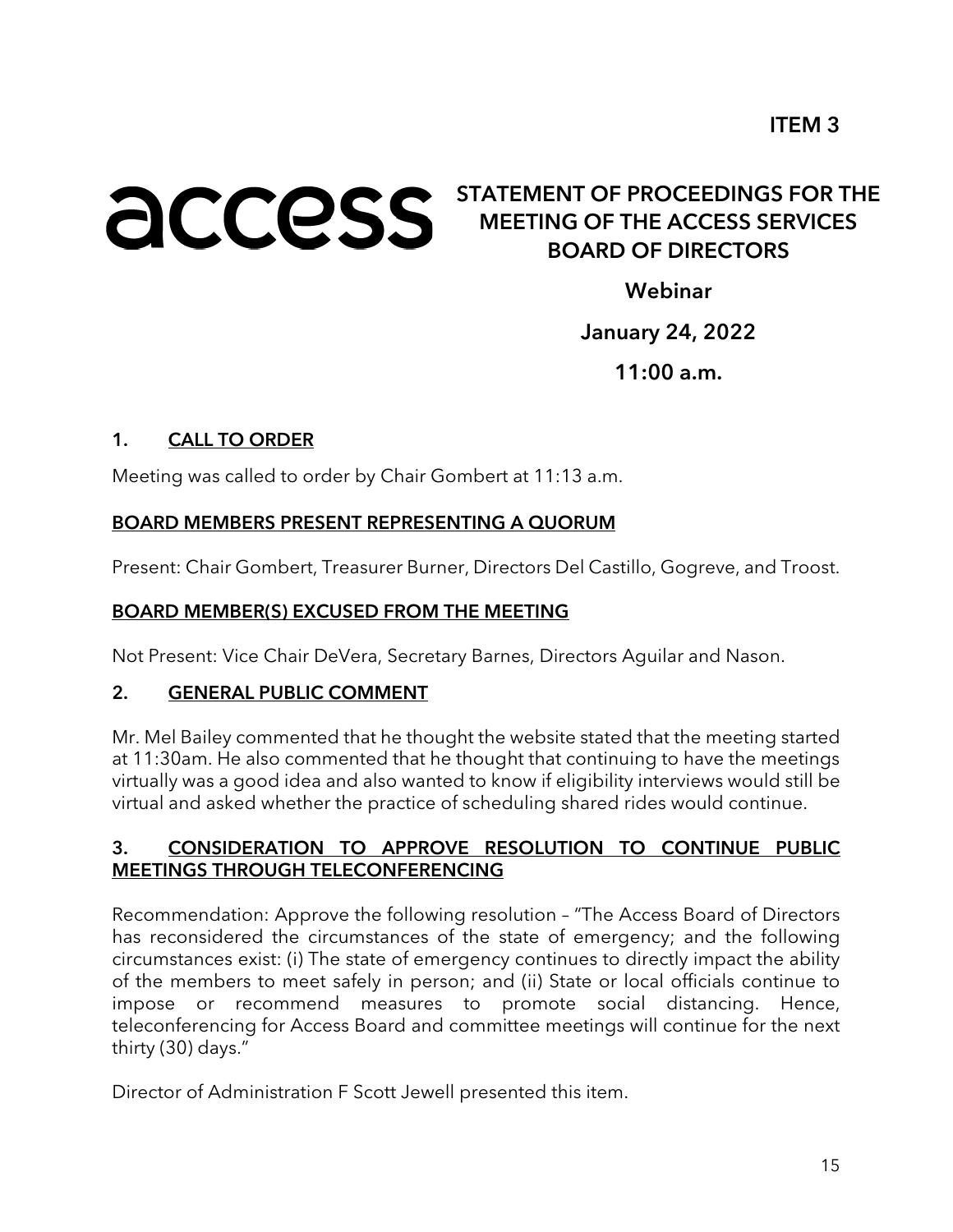Public Comments

None.

Board Member Comments

None.

Board Member Discussion

None.

Motion made by Director Gogreve to approve item, seconded by Director Troost. Via Roll Call Vote – all were in favor, motion passed.

#### 4. ADJOURNMENT

#### Motion made by Treasurer Burner, seconded by Director Gogreve to adjourn.

The meeting adjourned at 11:19 a.m.

Approved

Doran J. Barnes, Secretary **Date** Date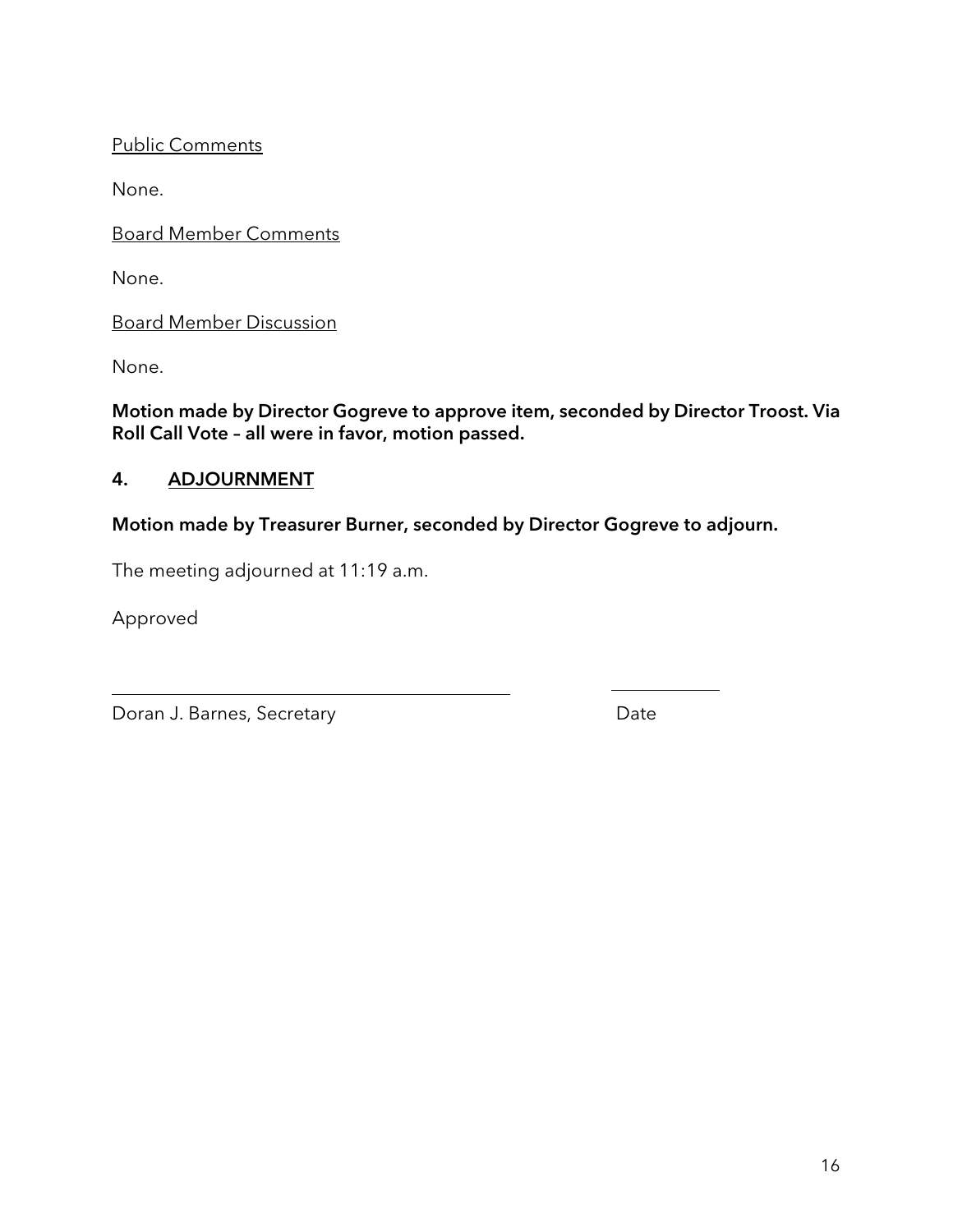#### FEBRUARY 7, 2022

#### TO: BOARD OF DIRECTORS

#### FROM: DAVID FOSTER, MANAGER OF ELIGIBILITY

#### RE: CONSIDERATION TO EXTEND TERM AND INCREASE FUNDS – MAIL FULFILLMENT SERVICES CONTRACT (AS-4048)

#### ISSUE:

Board approval is required to exercise the last two-year option term for mail and fulfillment services with The Data Center. The original contract included a three (3) year base term and two (2), two-year option terms. This item was reviewed and approved by the Performance Monitoring Committee.

#### RECOMMENDATION:

Authorize staff to execute the second option term with The Data Center effective July 1, 2022 through June 30, 2024 and add an additional \$300,000 in funds.

#### IMPACT ON BUDGET:

The costs associated with this contract will be appropriately budgeted for FY 2021/22 and the subsequent out years. The not to exceed contract total will increase from \$525,000 to \$825,000. Staff anticipates a higher two-year expenditure due to pandemic related issues. The printing and service rates will remain the same for the extension. Postage rates are passed through at cost. The funding for this service comes from Proposition C 40% Discretionary funds.

#### ALTERNATIVES CONSIDERED:

Should the Board not approve the option term, staff would release an RFP for fulfillment services for a July 1, 2022 start date. Bringing this function in-house would pose significant logistical challenges and require additional staffing.

#### EFFECT OF APPROVAL OF STAFF RECOMMENDATION:

If the Board approves this staff recommendation, staff would be authorized, but not required, to negotiate and enter into a written extension upon terms and conditions no less favorable to Access Services than those proposed above. Access Services would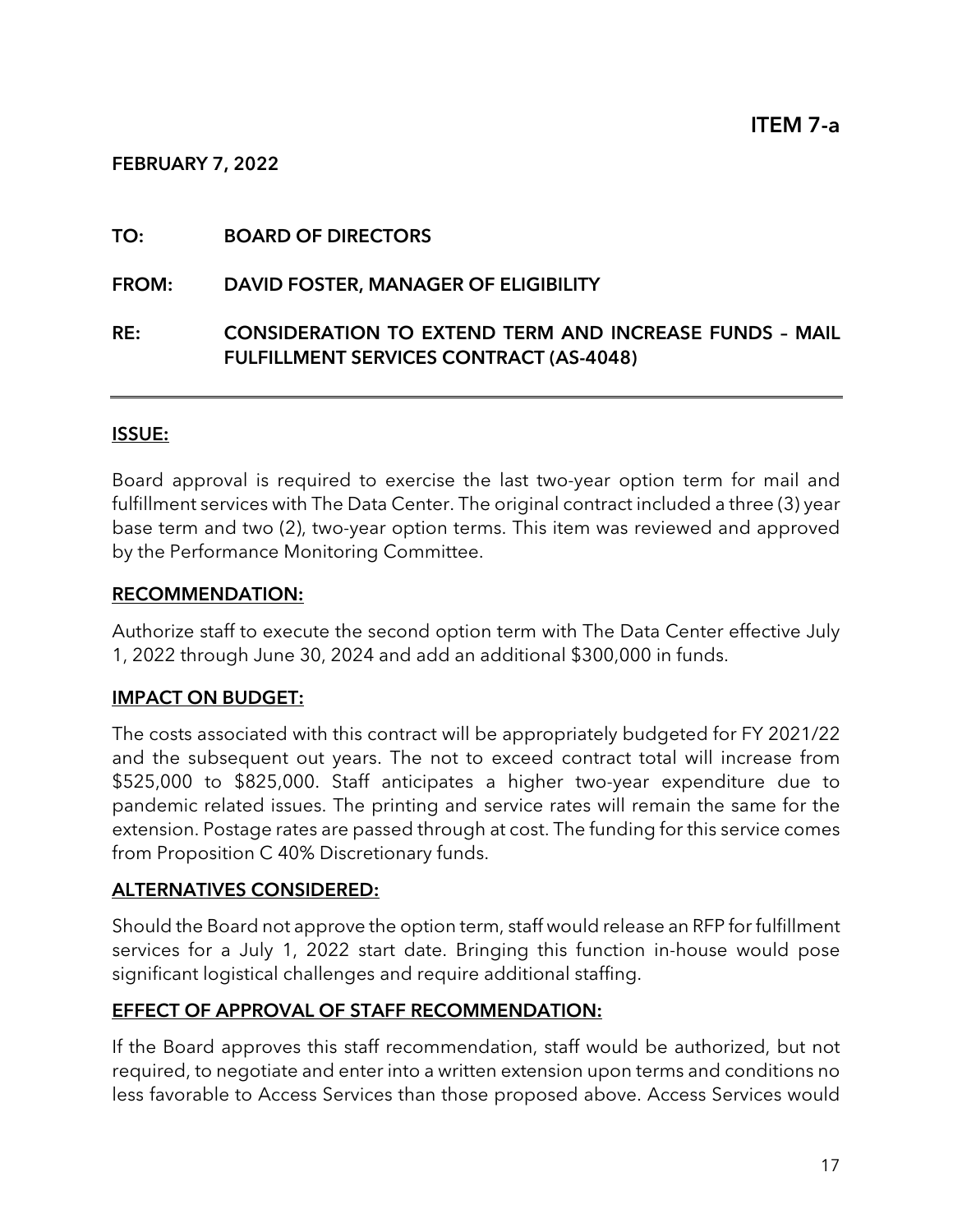not be legally bound to the option term herein proposed unless and until it is incorporated into a formal written agreement executed by all parties thereto and approved as to form by this entity's legal counsel.

#### BACKGROUND:

Access communicates with applicants and eligible customers through materials that include eligibility applications, eligibility renewal forms, Rider's Guides, renewal forms, no show notification letters, and other correspondence. Concurrent with the start of the current eligibility contract in July 2017, The Data Center began fulfillment services for these items. Prior to July 2017, the previous eligibility contractor handled fulfillment of all eligibility notification correspondence, while all other materials and correspondence fulfillment was handled directly in-house by Access staff.

The Data Center production facility has a total of 25,000 square feet in Salt Lake City, Utah, where they store Access materials and produce mailings. The contractor has satisfactorily met the terms of the contract.

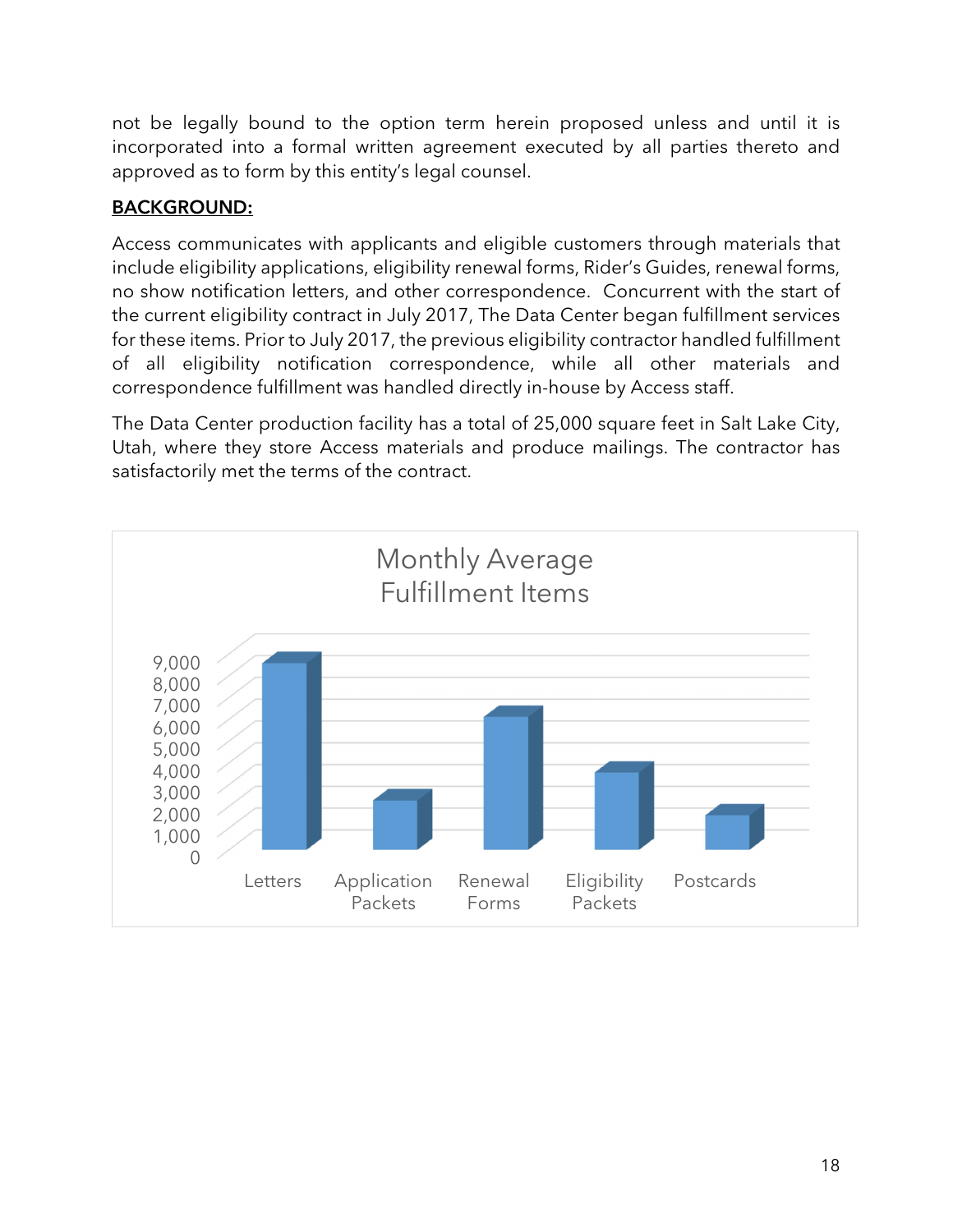#### FEBRUARY 7, 2022

#### TO: BOARD OF DIRECTORS

#### FROM: ANDRE COLAIACE, EXECUTIVE DIRECTOR

#### RE: CONSIDERATION TO INCREASE FUNDS – LEGAL SERVICES CONTRACT (AS-4039)

#### ISSUE:

Board approval is required to add funds for general and special legal counsel services in order to continue the Agency's legal representation. This item was reviewed and approved by the Planning and Development Committee.

#### RECOMMENDATION:

Authorize an additional \$360,000 in funds for legal services with Alvarez-Glasman & Colvin (AGC) (AS-4039).

#### IMPACT ON BUDGET:

The costs associated with this contract have been included in the FY 22 budget and will be budgeted for in subsequent fiscal years. Fees are based on a fixed monthly retainer in addition to rates specifically tied to litigation expenses, which have been higher than anticipated over the course of the contract. There are no increases proposed to the current rates.

|                                         | <b>Rates</b>       |
|-----------------------------------------|--------------------|
| <b>Managing Partner/Senior Partners</b> | \$350 per hour     |
| Partners                                | \$300 per hour     |
| Associates                              | \$250 per hour     |
| Paralegals                              | \$100 per hour     |
| Retainer                                | \$12,000 per month |
| Retainer Hourly Rate (in excess of      | \$275 per hour     |
| 60 hours/month)                         |                    |
| Insurance - Covered Employment          | \$200-\$250 per    |
| (Associates/Senior<br>Litigation        | hour               |
| Associates)                             |                    |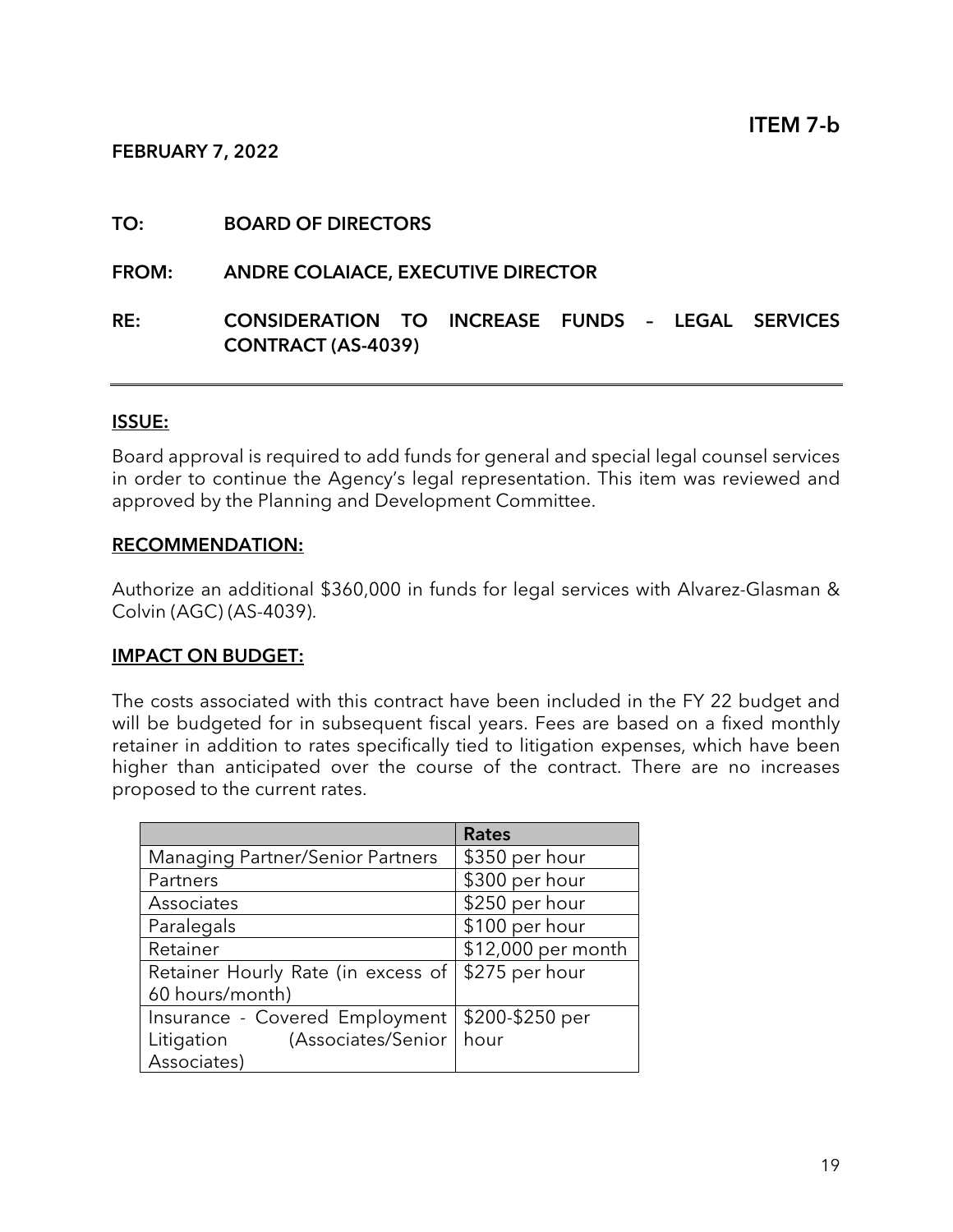The total not-to-exceed cost for this contract will increase from \$1,037,000 to \$1,397,000. The funding for these services comes from Prop C discretionary funds.

#### ALTERNATIVES CONSIDERED:

None. The Agency requires General Counsel services and staff has been satisfied with the expertise provided by AGC.

#### EFFECT OF APPROVAL OF STAFF RECOMMENDATION:

If the staff recommendation is approved by the Board, staff will be authorized, but not required, to negotiate and amend the contract with Alvarez-Glasman & Colvin for legal services under terms that are no less favorable to Access Services than those proposed above. Access Services would not be legally bound to this contract unless it is incorporated into a formal written agreement executed by all parties thereto.

#### BACKGROUND:

Access has traditionally employed an outside law firm to act as its General Counsel representing Access on general and transactional matters and certain litigation matters. Current legal counsel services were procured in 2018 through a competitive process and AGC was awarded a five-year contract. AGC Senior Partner Vincent C. Ewing was appointed to serve as Access Services' General Counsel.

AGC is a law firm that has provided legal services for more than twenty (20) years. The firm specializes in public agency law and represents various municipalities, school districts and other government agencies. The firm also represents or has represented a number of public transit agencies including Long Beach Transit, Montebello Bus Lines and Alameda-Contra Costa Transit District. The firm is headquartered in the City of Industry and has a Northern California office in Napa Valley/Yountville. AGC is a minority-owned firm.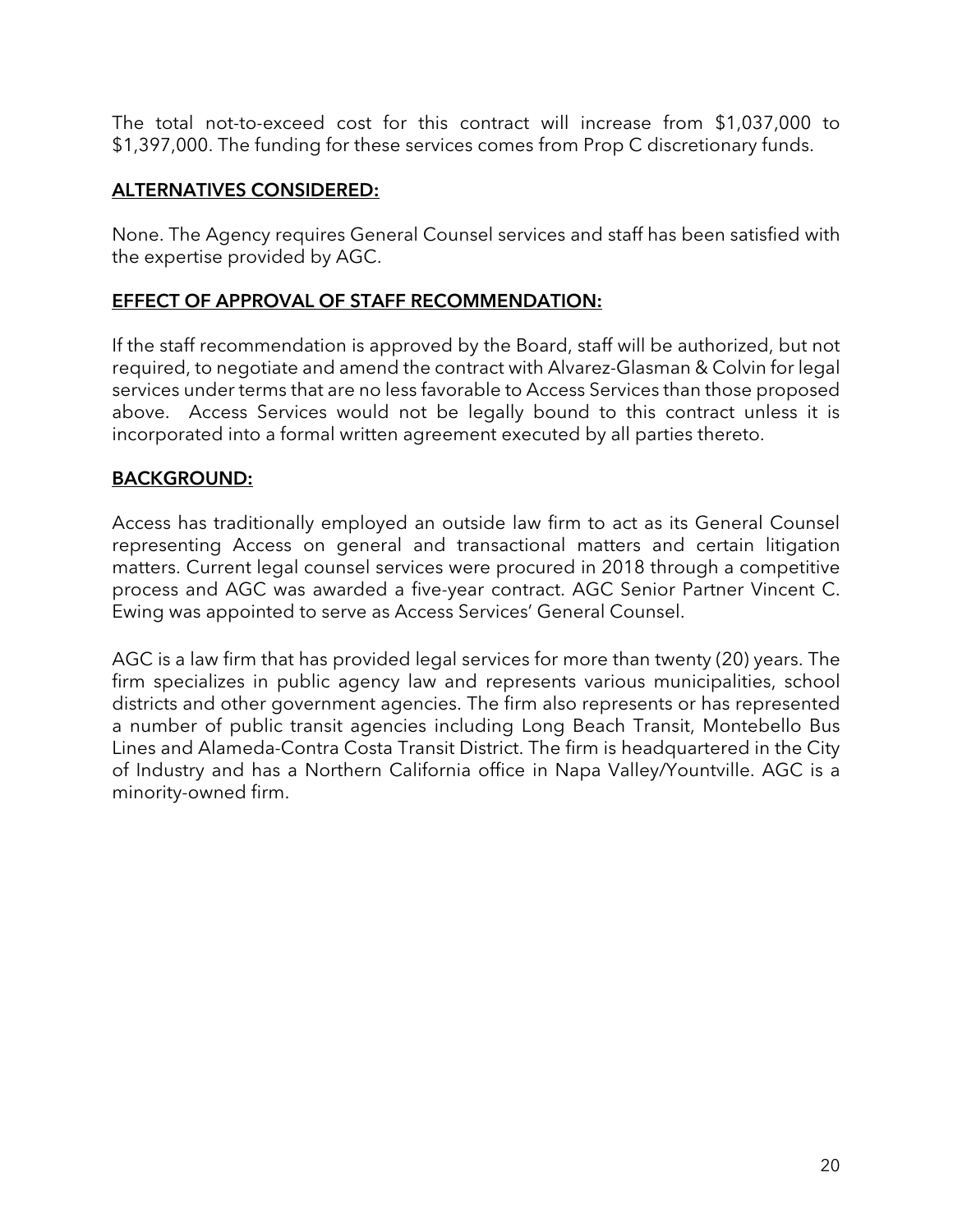#### FEBRUARY 7, 2022

#### TO: BOARD OF DIRECTORS

FROM: DAVID FOSTER, MANAGER OF ELIGIBILITY

#### RE: CONSIDERATION TO APPROVE RATE TABLE CORRECTION - ELIGIBILITY SERVICES CONTRACT (AS-4030)

#### ISSUE:

The Access Board of Directors approved the extension of the eligibility and mobility evaluation services contract (AS-4030) for its second (and last) two-year option period at its December 13, 2022 meeting. Due to a clerical error, one of the rate tables was presented incorrectly.

#### RECOMMENDATION:

Authorize the approval of a change in the monthly fixed rate schedule for in-person eligibility evaluations - as provided in the chart below - for Contract AS-4030 with MTM Transit, LLC for the period July 1, 2022 through June 30, 2024.

#### IMPACT ON BUDGET:

This action will have no additional fiscal impact as the funding authorized by the Board in December was calculated utilizing the correct rate table. The rate schedule for inperson evaluations for the second option period should now read as follows:

| In-Person       | Monthly Fixed Rat  |
|-----------------|--------------------|
| Monthly Volume  | Option Term 2      |
|                 | 7/1/2022 - 6/30/20 |
| $2,500 - 3,000$ | \$215,342.88       |
| $3,001 - 3,500$ | \$254,310.66       |
| $3,501 - 4,000$ | \$296,573.71       |
| $4,001 - 4,500$ | \$340,137.41       |
| $4,501 - 5,000$ | \$379,990.83       |
| $5,001 - 5,500$ | \$419,771.02       |
| $5,501 - 6,000$ | \$460,551.26       |
| $6,001 - 6,500$ | \$501,331.50       |
| $6,501 - 7,000$ | \$542,459.77       |

| In-Person       | Monthly Fixed Rate   |
|-----------------|----------------------|
| Ionthly Volume  | Option Term 2        |
|                 | 7/1/2022 - 6/30/2024 |
| 2,500 - 3,000   | \$215,342.88         |
| $3,001 - 3,500$ | \$254,310.66         |
| $3,501 - 4,000$ | \$296,573.71         |
| 4,001 - 4,500   | \$340,137.41         |
| 4,501 - 5,000   | \$379,990.83         |
| $5,001 - 5,500$ | \$419,771.02         |
| 5,501 - 6,000   | \$460,551.26         |
| $6,001 - 6,500$ | \$501,331.50         |
| 6,501 - 7,000   | \$542,459.77         |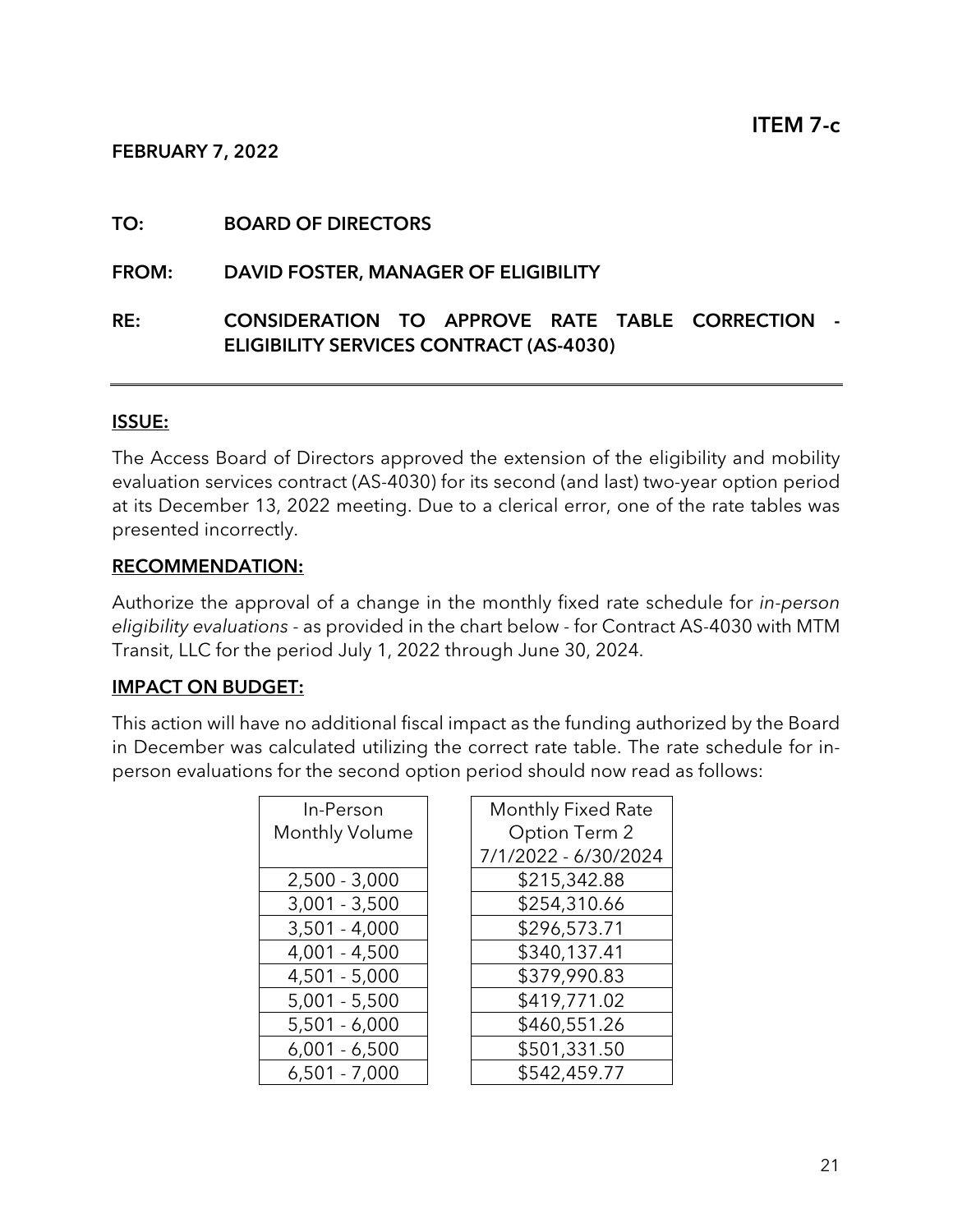#### ALTERNATIVES CONSIDERED:

None, as this is an administrative correction to a previously approved Board item.

#### EFFECT OF APPROVAL OF STAFF RECOMMENDATION:

If this staff recommendation is approved by the Board, the staff will be authorized, but not required, to negotiate and enter into a contract amendment with MTM Transit, LLC under terms that are no less favorable to Access than those proposed herein. Access would not be legally bound to this contract unless it is incorporated into a formal written agreement executed by all parties thereto and approved as to form by this entity's legal counsel.

#### BACKGROUND:

The Eligibility and Mobility Evaluation Services contractor has the primary task of conducting in-person complementary ADA paratransit eligibility determinations and also works with Access to develop and provide additional mobility assessment, education and training services that help applicants with disabilities access other accessible transportation options in the region.

The table below, which was presented in December 2021, was for the first Option period, instead of the second Option period.

| In-Person       |  |
|-----------------|--|
| Monthly Volume  |  |
|                 |  |
|                 |  |
| $2,500 - 3,000$ |  |
| $3,001 - 3,500$ |  |
| $3,501 - 4,000$ |  |
| $4,001 - 4,500$ |  |
| $4,501 - 5,000$ |  |
| $5,001 - 5,500$ |  |
| $5,501 - 6,000$ |  |
| $6,001 - 6,500$ |  |
| $6,501 - 7,000$ |  |

| In-Person       | Monthly Fixed Rate |
|-----------------|--------------------|
| Monthly Volume  | Option Term 1      |
|                 | $7/1/2020 -$       |
|                 | 6/30/2022          |
| $2,500 - 3,000$ | \$203,170.42       |
| $3,001 - 3,500$ | \$239,925.60       |
| $3,501 - 4,000$ | \$279,789.57       |
| $4,001 - 4,500$ | \$320,899.17       |
| $4,501 - 5,000$ | \$358,489.70       |
| $5,001 - 5,500$ | \$396,031.28       |
| $5,501 - 6,000$ | \$434,496.02       |

\$472,960.75 \$511,773.02

In Person Tier Cost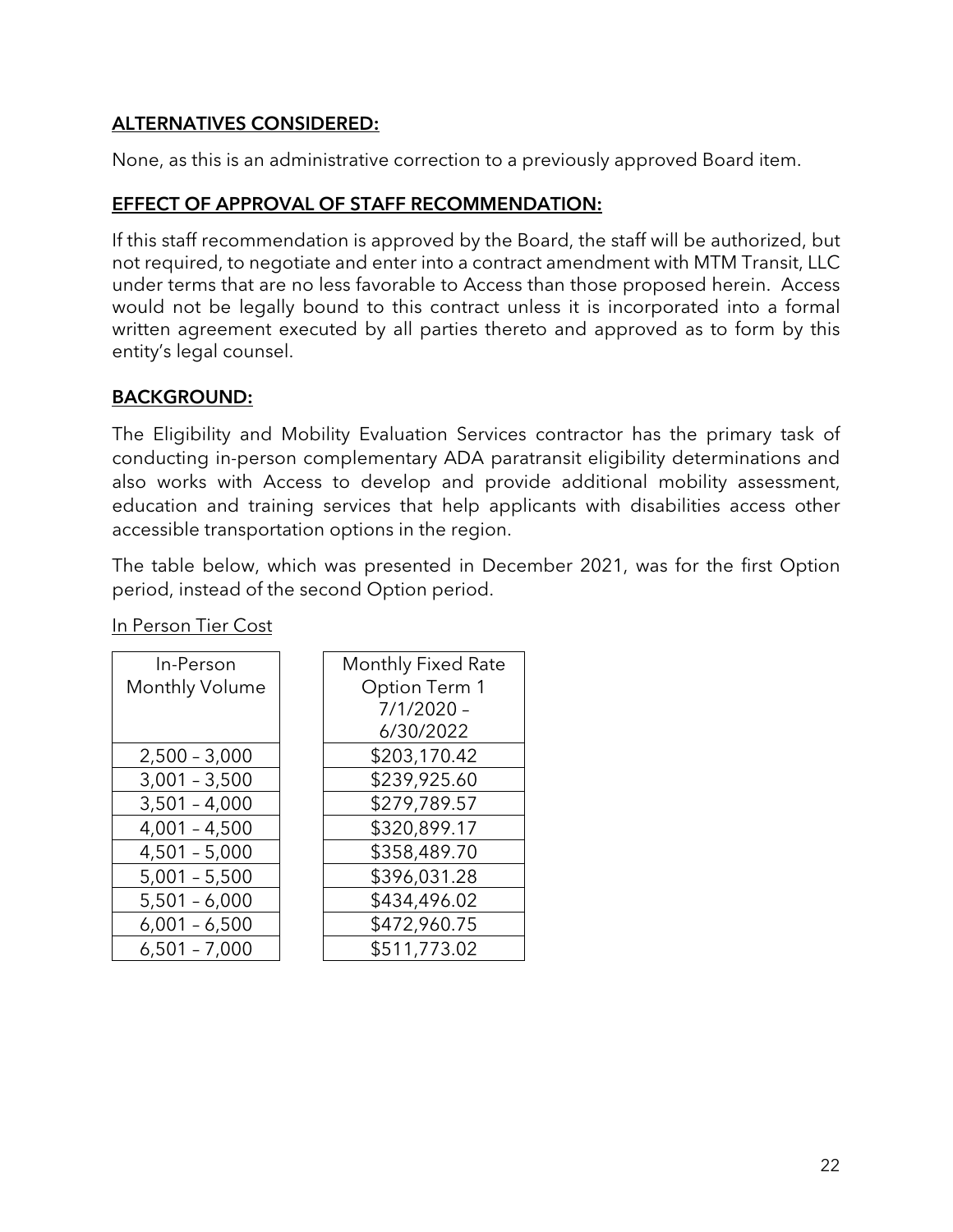#### FEBRUARY 7, 2022

#### TO: BOARD OF DIRECTORS

#### FROM: HECTOR RODRIGUEZ, DEPUTY EXECUTIVE DIRECTOR

#### RE: CONSIDERATION TO APPROVE DRAFT FY2023 FUNDING REQUEST

#### ISSUE:

Access is required to provide an estimate for the Agency's Fiscal Year 2023 (FY23) budget needs to Metro for planning purposes by February 1, 2022. This item was reviewed and approved by the Planning and Development Committee.

#### RECOMMENDATION:

Authorize staff to submit a draft budget request for planning purposes in the amount of \$258,947,731 for FY23 to the Los Angeles County Metropolitan Transportation Authority (Metro).

#### IMPACT ON BUDGET:

The draft budget is comprised of the following elements (with a short description of each element below the table):

| <b>Total Operating Budget</b>                                  | \$224,105,404 |
|----------------------------------------------------------------|---------------|
| <b>Total Capital Program</b>                                   | \$34,842,327  |
| Capital Program Carry Forward                                  | \$11,946,320  |
|                                                                |               |
|                                                                |               |
|                                                                |               |
| <b>Total FY23 Budget without Carry</b><br><b>Forward Funds</b> | \$247,001,411 |
|                                                                |               |

Total Operating Budget

This encompasses operating expenditures that are usually presented in four (4) categories: Contract Operations and Management, Eligibility Determination, CTSA Function, and Administration.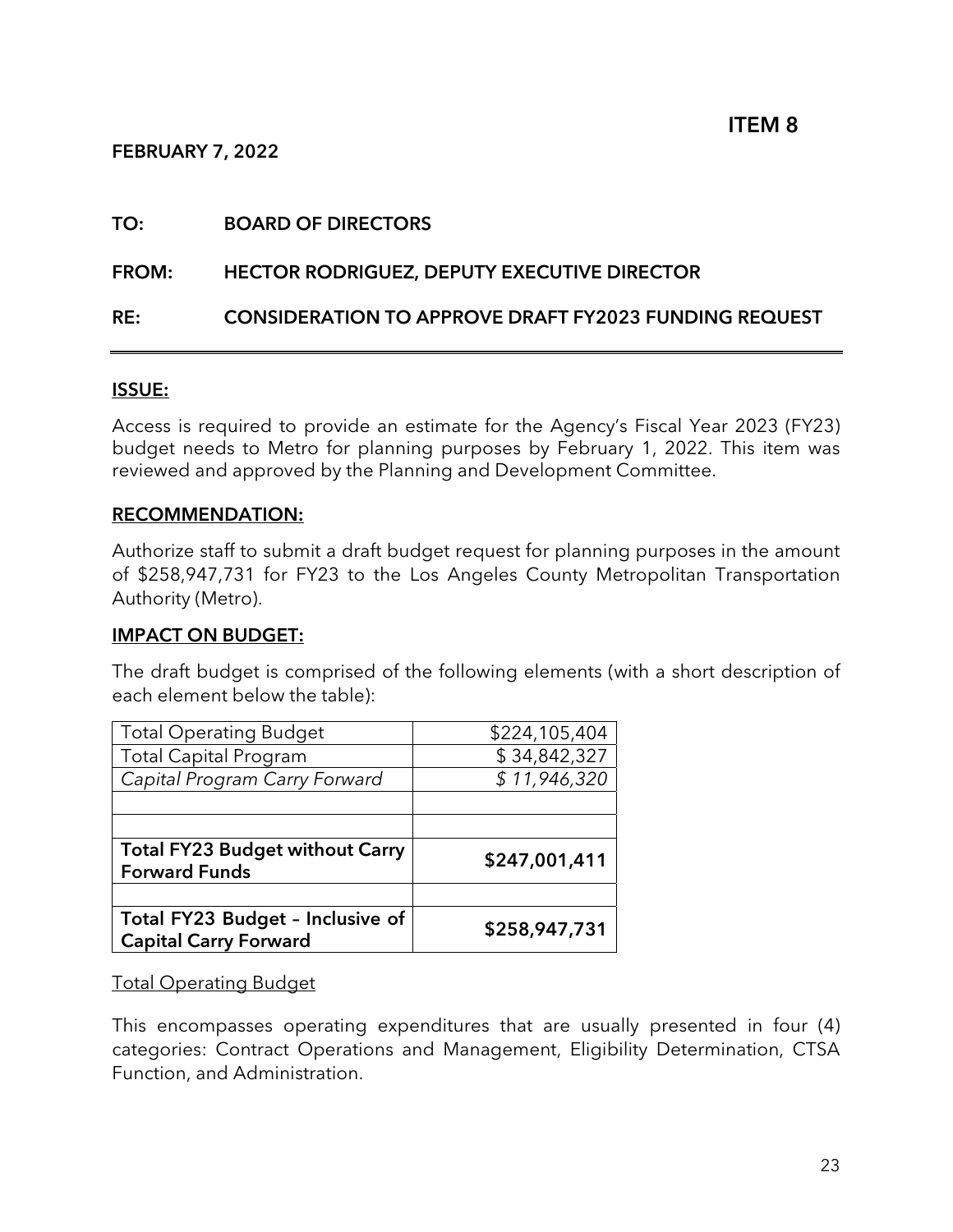The HDR forecast was received in late January 2022. As a result, staff has revised the draft budget that was presented to the Planning and Development Committee in January 2022

#### Capital Program

This portion of the budget is an anticipated request for additional funding to replace the growing number of vehicles that will need to be replaced in the upcoming fiscal year.

#### Capital Program Carry Forward

This portion of the budget is the anticipated funding currently available for acquisition of vehicles which will likely not be spent by the end of fiscal year 2022. While purchase orders have been issued, the delivery of vehicles continues to be delayed due to issues entirely out of the Agency's control.

#### ALTERNATIVES CONSIDERED:

No alternatives were considered as funding from Metro is necessary to meet 100% of the expected demand for ADA transportation in Los Angeles County.

#### BACKGROUND:

#### FY 23 Budget Process

Staff provided data such as passenger demand to its third-party demand forecast developer, HDR. The resulting ridership demand projection was received in late January and utilized to develop this draft budget for FY23. This budget will be refined in the coming months and brought back to the Board and its committees.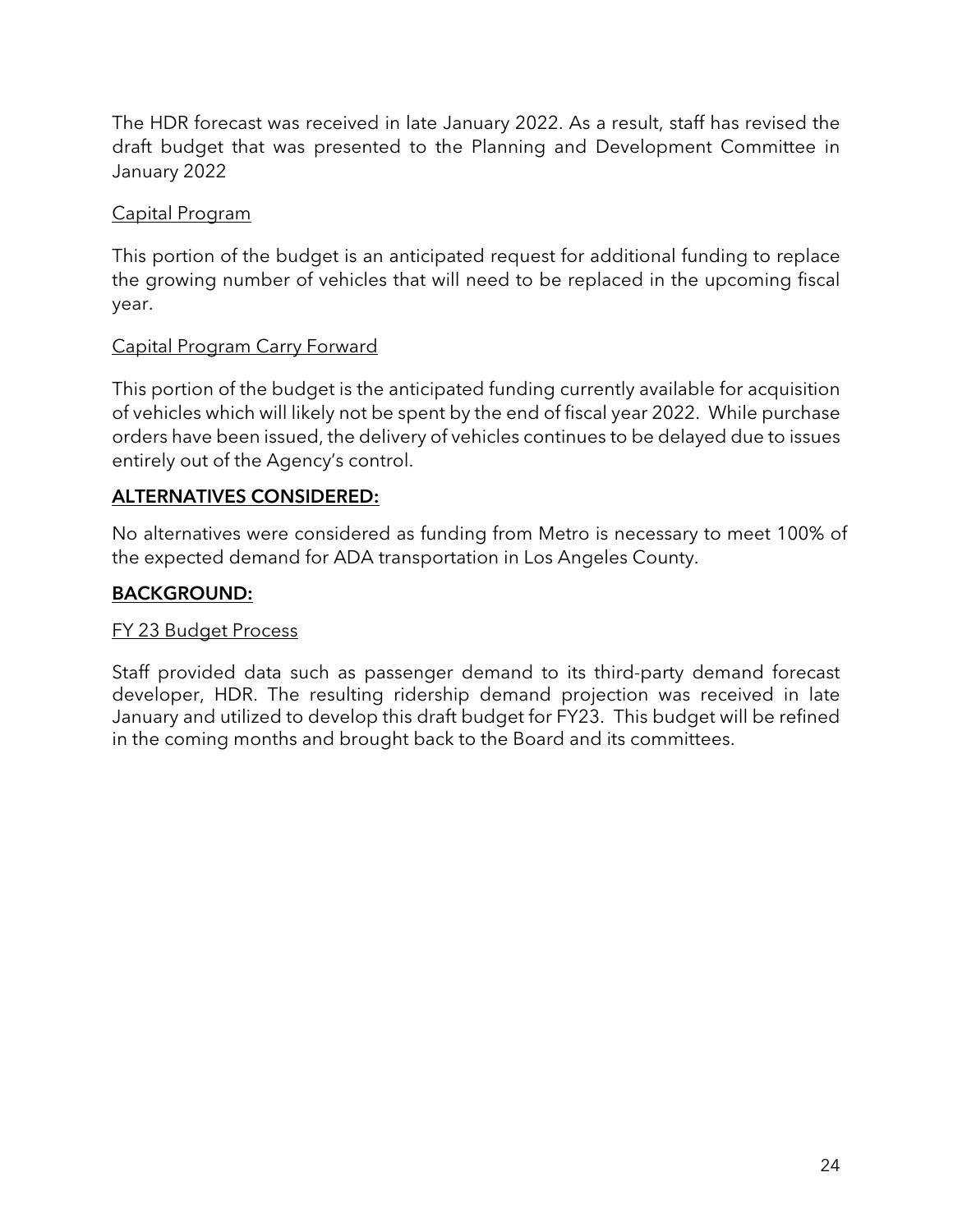#### FEBRUARY 7, 2022

#### TO: BOARD OF DIRECTORS

#### FROM: F SCOTT JEWELL, DIRECTOR OF ADMINISTRATION

#### RE: UPCOMING BOARD ITEMS

#### ISSUE:

The following items are tentatively scheduled to be addressed by the Board and its committees through April 2022.

#### February 28, 2022 - Board Operations Committee

| Agenda Items:                                 | <b>Disposition:</b> |
|-----------------------------------------------|---------------------|
| <sup>I</sup> Board Agenda review              | Action              |
| Audit and Compensation Committee Appointments | Action              |

#### March 21, 2022 - Committee Meetings - Performance Monitoring, Planning and Development and External/Stakeholder Relations

| <b>Agenda Items:</b>                                           | Disposition: |
|----------------------------------------------------------------|--------------|
| Language Interpretation Services Contract Extension            | Action       |
| On-Board Vehicle Camera Recording System Contract<br>Extension | Action       |
| <b>Employee Health and Benefit Contract Renewals</b>           | Action       |
| Self-Insured Retention Automobile Liability Program Renewal    | Action       |
| Commercial Business Package Insurance Renewal                  | Action       |
| Public Participation Plan                                      | Action       |
| Title VI Plan                                                  | Action       |

### April 18, 2022 – Board of Directors

| Agenda Items:               | Disposition: |
|-----------------------------|--------------|
| Approval of Committee Items | Action       |